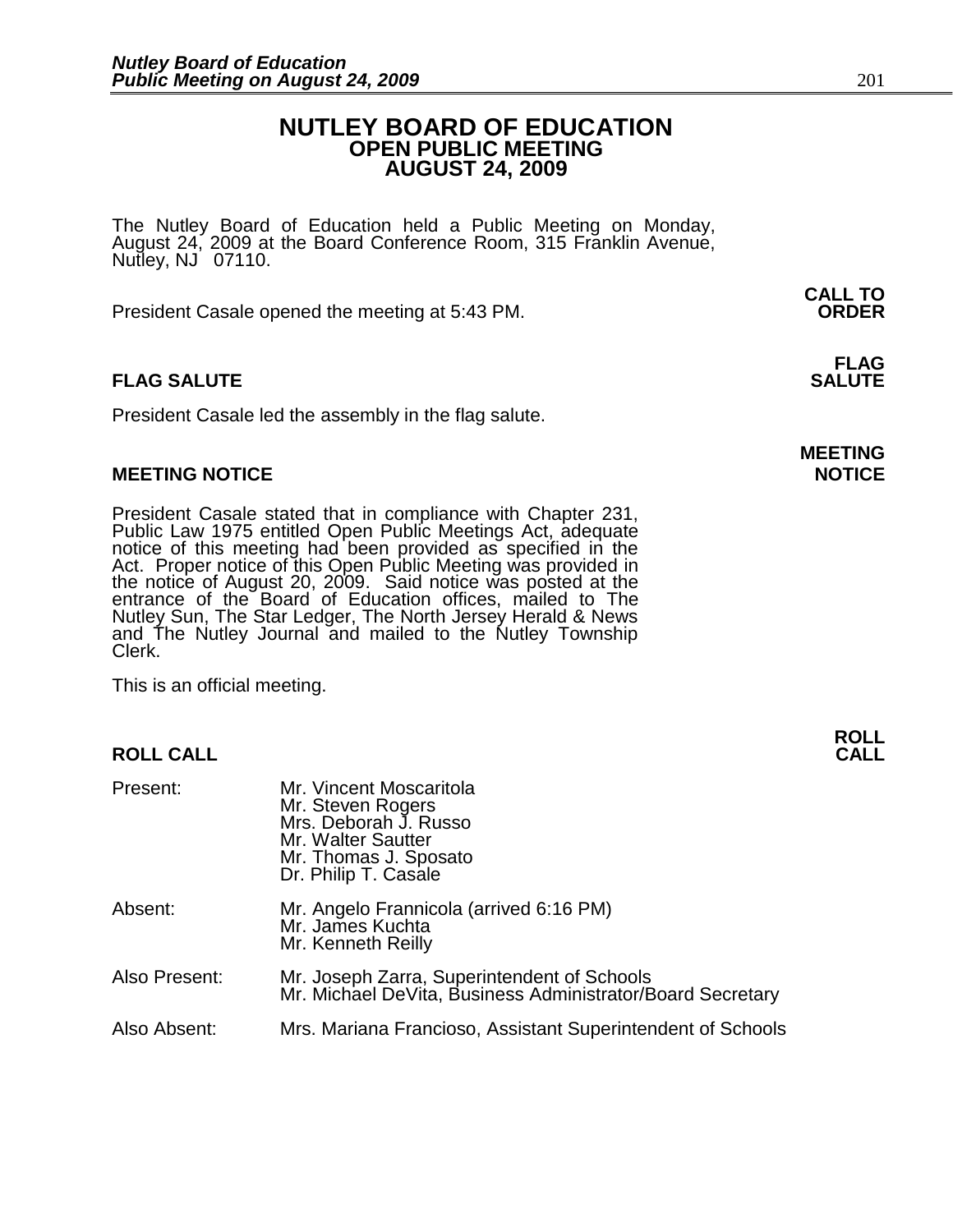The Board discussed the new Middle East Honors course.

Mr. O'Dell, Social Studies Coordinator, explained the new course and answered questions from the Board.

A Board discussion ensued.

Trustee Moscaritola made a motion to table Resolution 18 – Approval of New Course and Resolution 19 - Textbook Approval, Trustee Rogers seconded, and the motion was approved by the Board by roll call vote with the following exception:

1. Trustees Sautter "Abstained."

## **EXECUTIVE MOTION TO ADJOURN TO EXECUTIVE SESSION** At 6:40 PM Trustee Sposato moved and Trustee Moscaritola seconded the following resolution: WHEREAS, the Board of Education will be discussing matters exempt from public discussion pursuant to N.J.S.A. 10:4-12, NOW, THEREFORE, BE IT RESOLVED that the Board of Education recess to Closed Executive Session at this time to discuss the following: Construction Legal Issues Contractual Issues BE IT FURTHER RESOLVED that the results of the discussions will be made public by inclusion on the agenda of a subsequent meeting of the Board of Education or when the reasons for discussing such matters in closed session no longer exist. The motion was approved by voice vote. **RECONVENE MEETING RECONVENE** At 7:10 PM Trustee Frannicola moved, Trustee Russo seconded, and the Board unanimously approved by voice vote a motion to reconvene the public meeting. The meeting reconvened in the JHWMS Choir Room located at 325 Franklin Avenue, Nutley, NJ. **FLAG FLAG SALUTE** SALUTE SALUTE SALUTE SALUTE SALUTE SALUTE SALUTE SALUTE SALUTE SALUTE SALUTE SALUTE SALUTE SALUTE SALUTE SALUTE SALUTE SALUTE SALUTE SALUTE SALUTE SALUTE SALUTE SALUTE SALUTE SALUTE SALUTE SALUTE SALUTE SALUT President Casale led the assembly in the flag salute.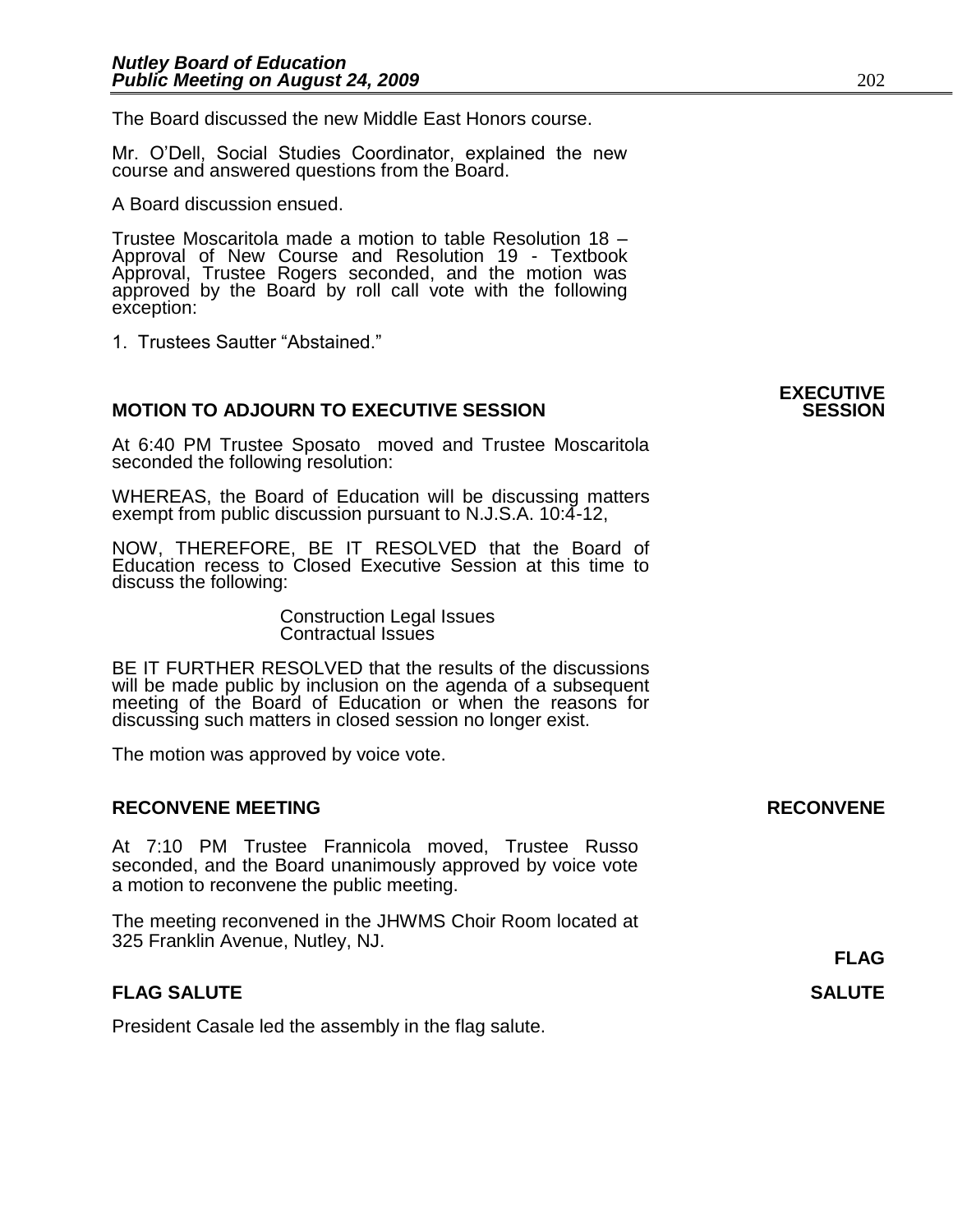### **ROLL CALL CALL**

Present:

 Mr. Angelo Frannicola Mr. Vincent Moscaritola Mr. Steven Rogers Mrs. Deborah J. Russo Mr. Walter Sautter Mr. Thomas J. Sposato Dr. Philip T. Casale

Absent: Mr. James Kuchta Mr. Kenneth Reilly Also Present: Mr. Joseph Zarra, Superintendent of Schools Mr. Michael DeVita, Business Administrator/Board Secretary

Also Absent: Mrs. Mariana Francioso, Assistant Superintendent of Schools

### **MOTION TO ADJOURN TO EXECUTIVE SESSION**

At 7:14 PM Trustee Frannicola moved and Trustee Sposato seconded the following resolution:

WHEREAS, the Board of Education will be discussing matters exempt from public discussion pursuant to N.J.S.A. 10:4-12,

NOW, THEREFORE, BE IT RESOLVED that the Board of Education recess to Closed Executive Session at this time to discuss the following:

> Construction Legal Issues Contractual Issues

BE IT FURTHER RESOLVED that the results of the discussions will be made public by inclusion on the agenda of a subsequent meeting of the Board of Education or when the reasons for discussing such matters in closed session no longer exist. 

The motion was approved by voice vote.

### **RECONVENE MEETING RECONVENE**

At 8:12 PM Trustee Frannicola moved, Trustee Sautter seconded, and the Board unanimously approved by voice vote a motion to reconvene the public meeting.

The meeting reconvened in the JHWMS Choir Room located at 325 Franklin Avenue, Nutley, NJ.



**ROLL**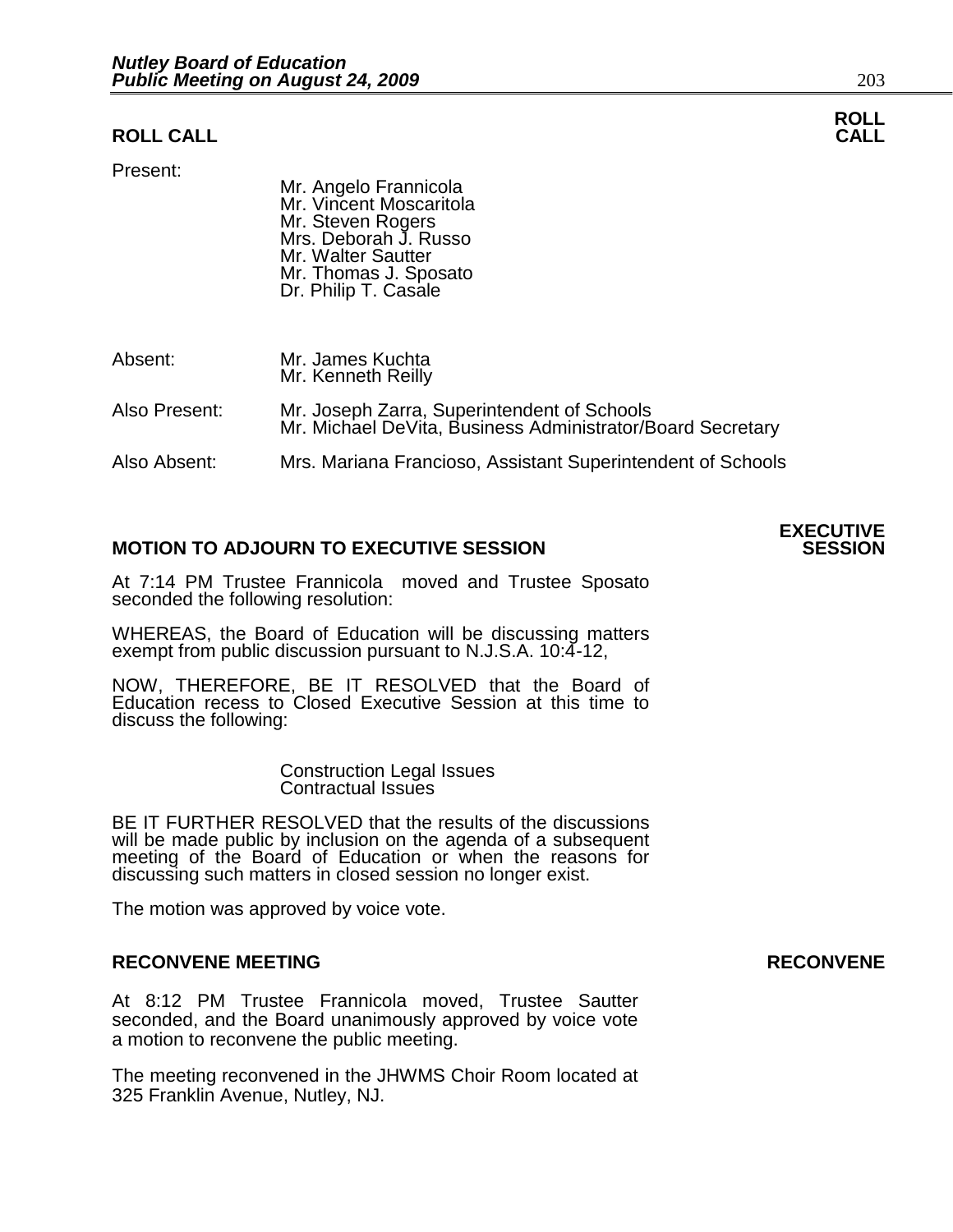### **ROLL CALL CALL**

| Present:      | Mr. Angelo Frannicola<br>Mr. Vincent Moscaritola<br>Mr. Steven Rogers<br>Mrs. Deborah J. Russo<br>Mr. Walter Sautter<br>Mr. Thomas J. Sposato<br>Dr. Philip T. Casale |
|---------------|-----------------------------------------------------------------------------------------------------------------------------------------------------------------------|
| Absent:       | Mr. James Kuchta<br>Mr. Kenneth Reilly                                                                                                                                |
| Also Present: | Mr. Joseph Zarra, Superintendent of Schools<br>Mr. Michael DeVita, Business Administrator/Board Secretary                                                             |
| Also Absent:  | Mrs. Mariana Francioso, Assistant Superintendent of Schools                                                                                                           |

### **APPROVAL OF MINUTES APPROVE**

BE IT RESOLVED that the Board of Education approves the following minutes:

 August 11, 2009 – Open Public Meeting – Closed Executive Session August 3, 2009 – Special Public Meeting – Closed Executive Session July 27, 2009 – Open Public Meeting – Closed Executive Session

> Trustee Frannicola moved, Trustee Russo seconded, and the Board minutes were unanimously approved with a roll call vote.

None.

### **SUPERINTENDENT'S REPORT SUPT'S REPORT A**

Mr. Zarra presented the Superintendent's Report dated August 24, 2009, Schedule A, which is appended to the minutes of this meeting, and briefly summarized its contents as well as other activities going on in the district.

### **CORRESPONDENCE CORRESPONDENCE**

**OF MINUTES** 

**ROLL**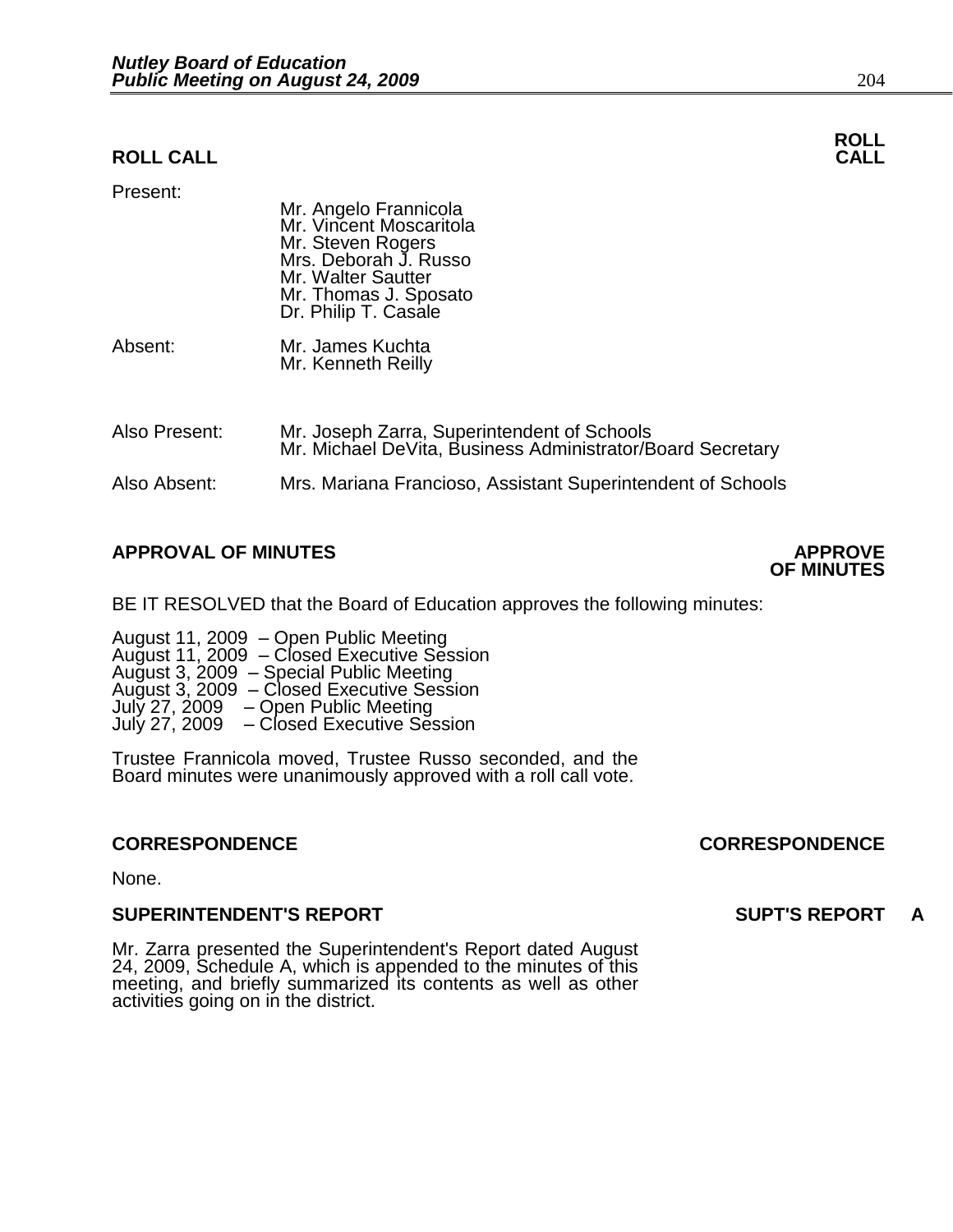### **BOARD SECRETARY'S REPORT**

Mr. DeVita spoke about the status and progress of the construction going on throughout the district. He also spoke about the district's food service company.

### **COMMITTEE REPORTS REPORTS**

None

### **HEARING OF CITIZENS (Resolutions Only)**

Resident Victoria Flynn asked about the rejected bid, questioned the wording of the resolution awarded for professional services and wanted to know who suggested hiring Associated Technology, Inc.

A Board discussion ensued.

## **SUPERINTENDENT'S RESOLUTIONS** *SUPERINTENDENT'S*

Trustee Russo moved, and Trustee Moscaritola seconded, a motion that the Board approves Superintendent's Resolutions numbers 1 through 17 and 20 to 21 as listed below.

The Superintendent's Resolutions 1 through 17 and 20 to 21 were approved with the following exceptions:

> 1. Trustee Frannicola abstained on Resolution 8 – Appointments Teacher Substitutes and Resolution 10 – Appointments – BOE Extended Day program.

2. Trustee Russo abstained on Resolution 8 – Appointments Teacher Substitutes.

### 1. **RESIGNATION – Athletics**

BE IT RESOLVED that the Board of Education approves the acceptance of the resignation of Ms. Daria LaConte as assistant volleyball coach effective August 18, 2009.

### 2. **AMENDING RESOLUTION – Professional Staff**

BE IT RESOLVED that the Board of Education approves the amending of the resolution Reappointments – Professional Staff, (Schedule F) approved at the June 22, 2009 Board Meeting to reflect a change in part-time status for Mrs. Jenifer Wilson to full-time. (Replacing Patrick Gabriele)

## **BOARD SECRETARY'S**

# **COMMITTEE**

# **RESOLUTIONS**

**RESIGNATION ATHLETICS** 

**AMEND PROF. STAFF**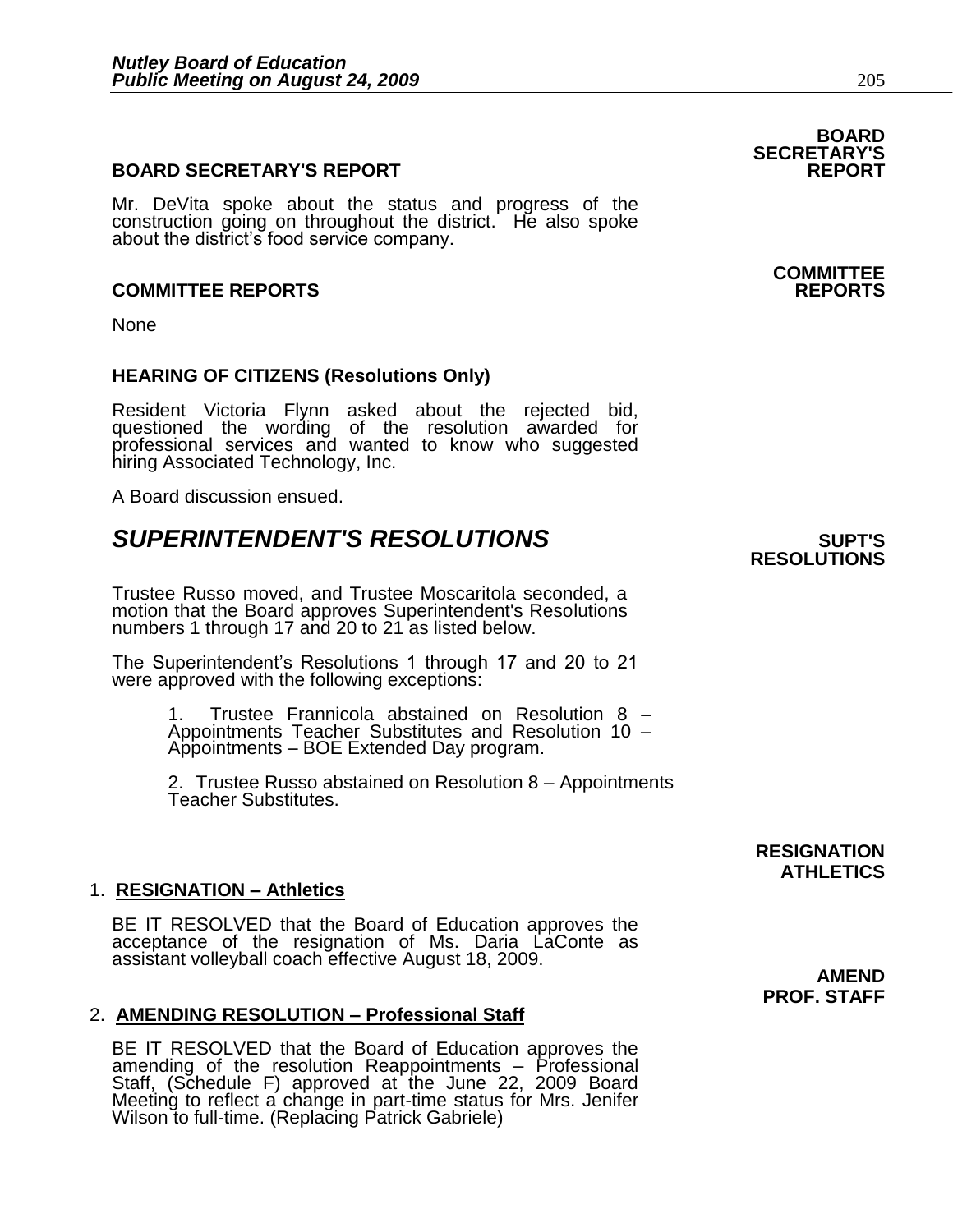### 3. **AMENDING RESOLUTION – Leave of Absence-Teacher**

BE IT RESOLVED that the Board of Education approves the amending of the resolution Leave of Absence – Teacher approved at the January 26, 2009 Board Meeting, to reflect a change in return date for Mrs. Heather McGovern to October 1, 2009.

### 4. **AMENDING RESOLUTION – Instructional Aides**

BE IT RESOLVED that the Board of Education approves the amending of the resolution, Reappointments-Instructional Aides, approved at the June 22, 2009 Board Meeting to reflect the following change:

> Reinstate the following Instructional Aides: Nicole Simone Alyssa Zuzzio

### 5. **AMENDING RESOLUTION – Reappointments – Non-Tenured Teachers**

BE IT RESOLVED that the Board of Education approves the amending of the resolution Reappointments – Non-Tenured Teachers, approved at the June 22, 2009 Board Meeting to reflect a change to reinstate Amanda Rasczyk. (Replacing Marietta O'Brien)

### 6. **LEAVE OF ABSENCE – Teacher**

BE IT RESOLVED that the Board of Education approves a leave of absence in accordance with the New Jersey Family Leave Act for Ms. Abigail Bergen, effective September 1, 2009 through November 20, 2009.

BE IT FURTHER RESOLVED that the Board of Education approves a childrearing leave of absence for Ms. Bergen effective November 23 through December 31 with a return date of January 1, 2010.

 **LEAVE OF ABSENCE TEACHER** 

### **LEAVE OF ABSENCE TEACHER**

 **AMEND INSTRUCTIONAL AIDES** 

### **AMEND REAPPOINT NON-TENURED TEACHERS**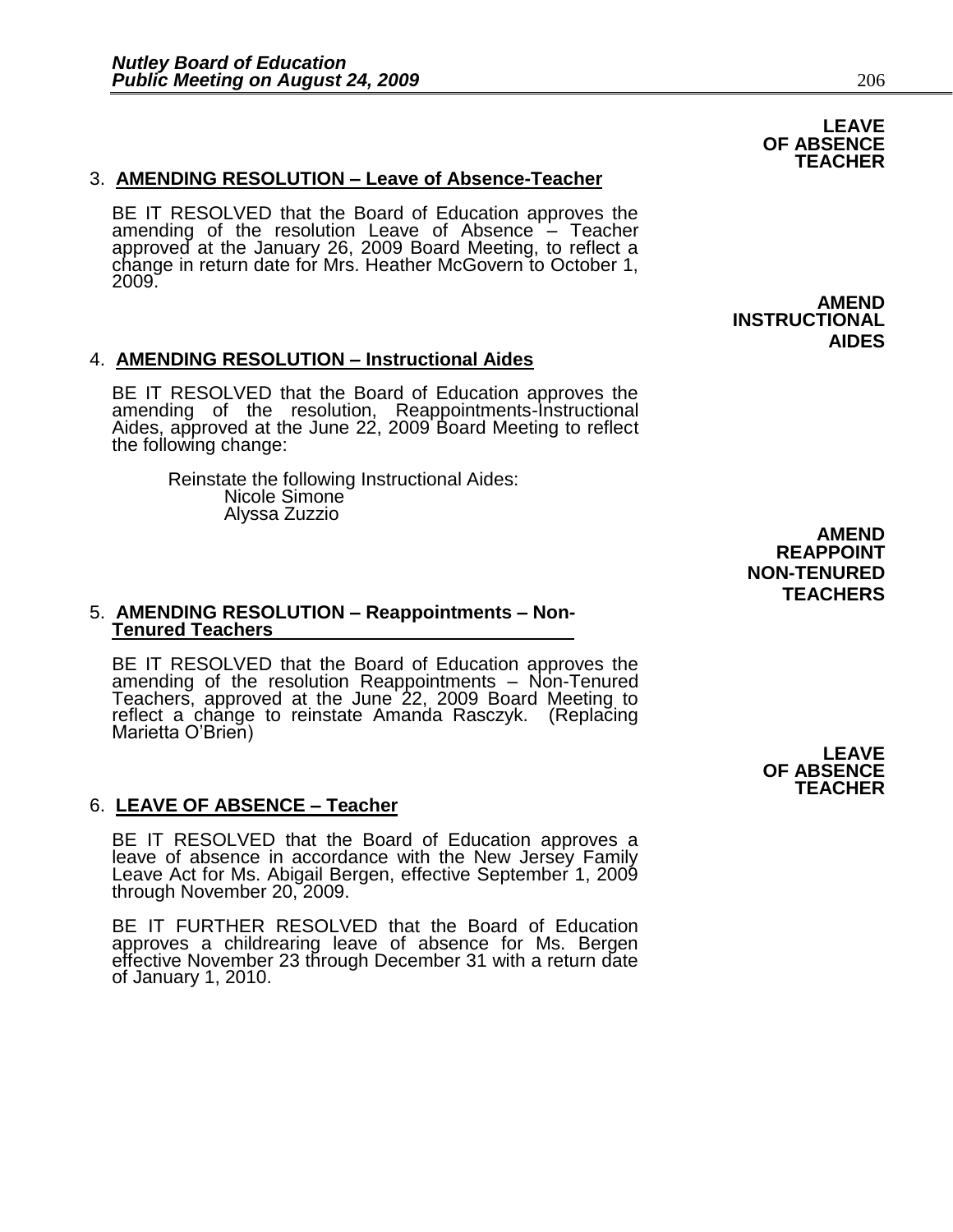### 7. **APPOINTMENTS – Professional Staff**

BE IT RESOLVED that the Board of Education approves the appointments of the personnel listed below for the 2009-10 school year at the salary of the 2008-09 Teachers' Salary Guide as indicated. Upon conclusion of salary negotiations the salary will be adjusted in accordance with the 2009-10 Teachers' Salary Guide:

| Name                   | Degree Step Salary           |                                                             |
|------------------------|------------------------------|-------------------------------------------------------------|
| Cindy Bravaco          |                              | B.A. 7 \$45,000<br>(Replacing Arlene Orenstein)             |
| Eva Casazza            |                              | M.A. $6\qquad$ \$23,500 (p/t)<br>(Replacing Amanda Rasc2yk) |
| <b>Judith Cresci</b>   |                              | M.A. 11 \$54,000<br>(Replacing Melissa O'Carroll)           |
| Angela Irene           | B.A.+15 6<br>(ESL)           | $$22,500$ (p/t)                                             |
| <b>Sharon Keseling</b> |                              | B.A. 15 \$58,900<br>(Replacing Robin Greengrove)            |
| Stacey Matarazzo       | B.A.+30 11<br>(New Position) | \$53,000                                                    |
| Lori Robinson          | <b>B.A.</b> 7                | \$45,000<br>(Replacing Megan O'Hagan)                       |

### 8. **APPOINTMENTS – Teacher Substitutes**

BE IT RESOLVED that the Board of Education approves the appointments of the teacher substitutes listed on the attached Schedule B for the 2009-10 school year.

### **APPOINT SECRETARIAL C CLERICAL/AIDES SUBS**

### 9. **APPOINTMENTS – Secretarial/Clerical/Aide Substitutes**

BE IT RESOLVED that the Board of Education approves the appointments of the Secretarial/Clerical/Aide Substitutes listed on the attached Schedule C for the 2009-10 school year.

 **APPOINT B TEACHER SUBS**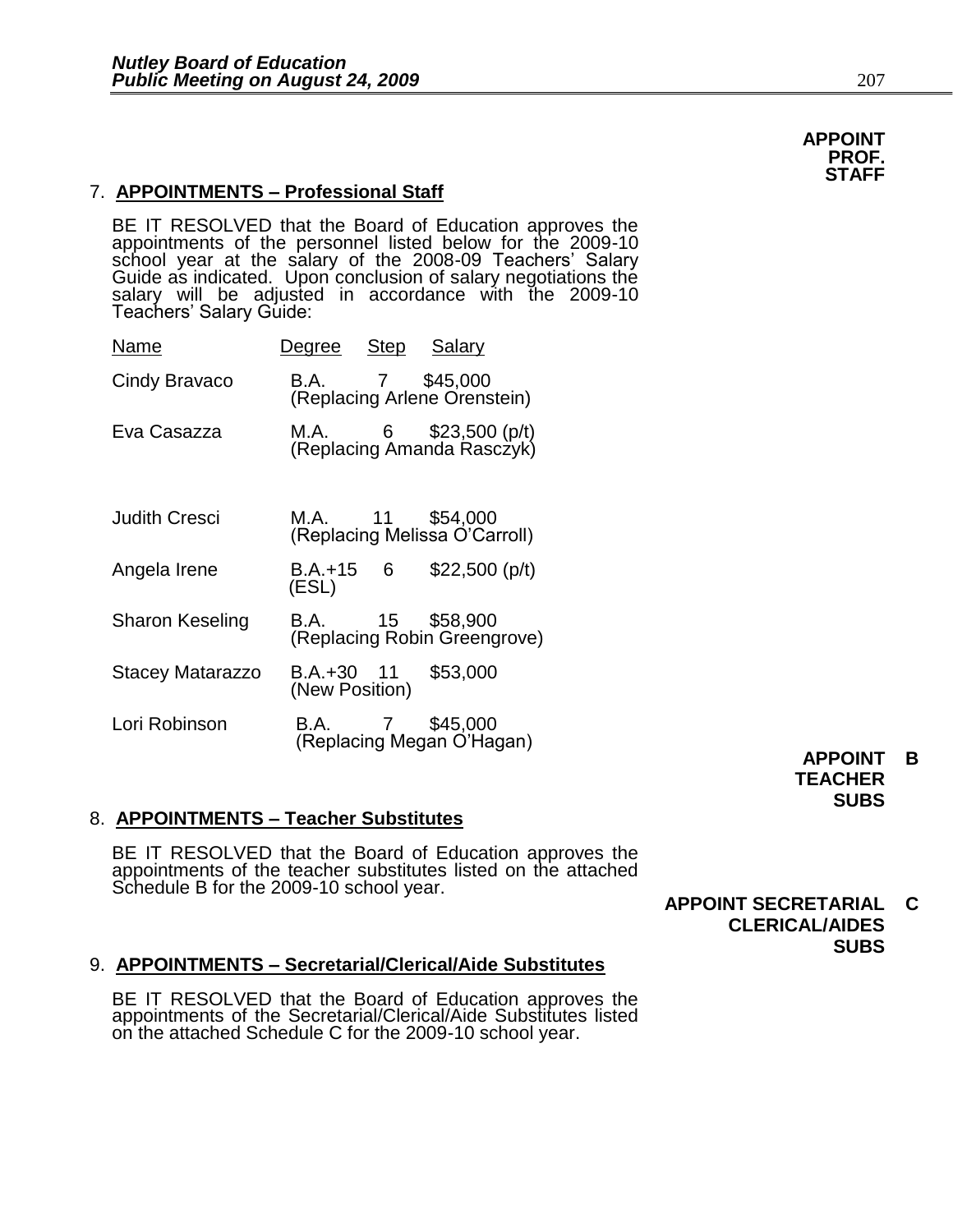### 10. **APPOINTMENTS – BOE Extended Day Program**

BE IT RESOLVED that the Board of Education approves the appointments of the School Age Extended Day Program employees for the 2009-10 school year listed on the attached Schedule D at the salaries indicated.

### 11. **APPOINTMENTS – Athletics (Fall)**

BE IT RESOLVED that the Board of Education approves the Fall athletic appointments listed below for the 2009-10 school year in accordance with the 2008-09 Coaches Salary Guide. Upon conclusion of negotiations the salary will be adjusted in accordance with the 2009-10 Coaches Salary Guide:

| Sport                                     | Name                  | <b>Step</b> | Salary  |
|-------------------------------------------|-----------------------|-------------|---------|
| <b>FOOTBALL</b><br><b>Assistant Coach</b> | <b>Richard Noonan</b> | Δ           | \$5,950 |
| <b>SOCCER</b><br><b>Assistant Coach</b>   | Frank DiPiano         | 3           | 4,970   |

 **APPOINT VOLUNTEER COACH** 

### 12. **APPOINTMENT – Volunteer Coach**

BE IT RESOLVED that the Board of Education approves the appointment for the personnel listed below for the 2009-10 school year:

Name Sport (Volunteer)

Robert Hovan **Football** 

 **APPOINT SUMMER EMPLOYMENT** 

### 13. **APPOINTMENT – Summer Employment**

BE IT RESOLVED that the Board of Education approves the following personnel be permitted to work during the summer as Residency Officer:

Natale Ferrara \$45.00 per hour

 **APPOINT BOE D** 

 **PROGRAM** 

 **EXTENDED DAY** 

### **APPOINT ATHLETICS (FALL)**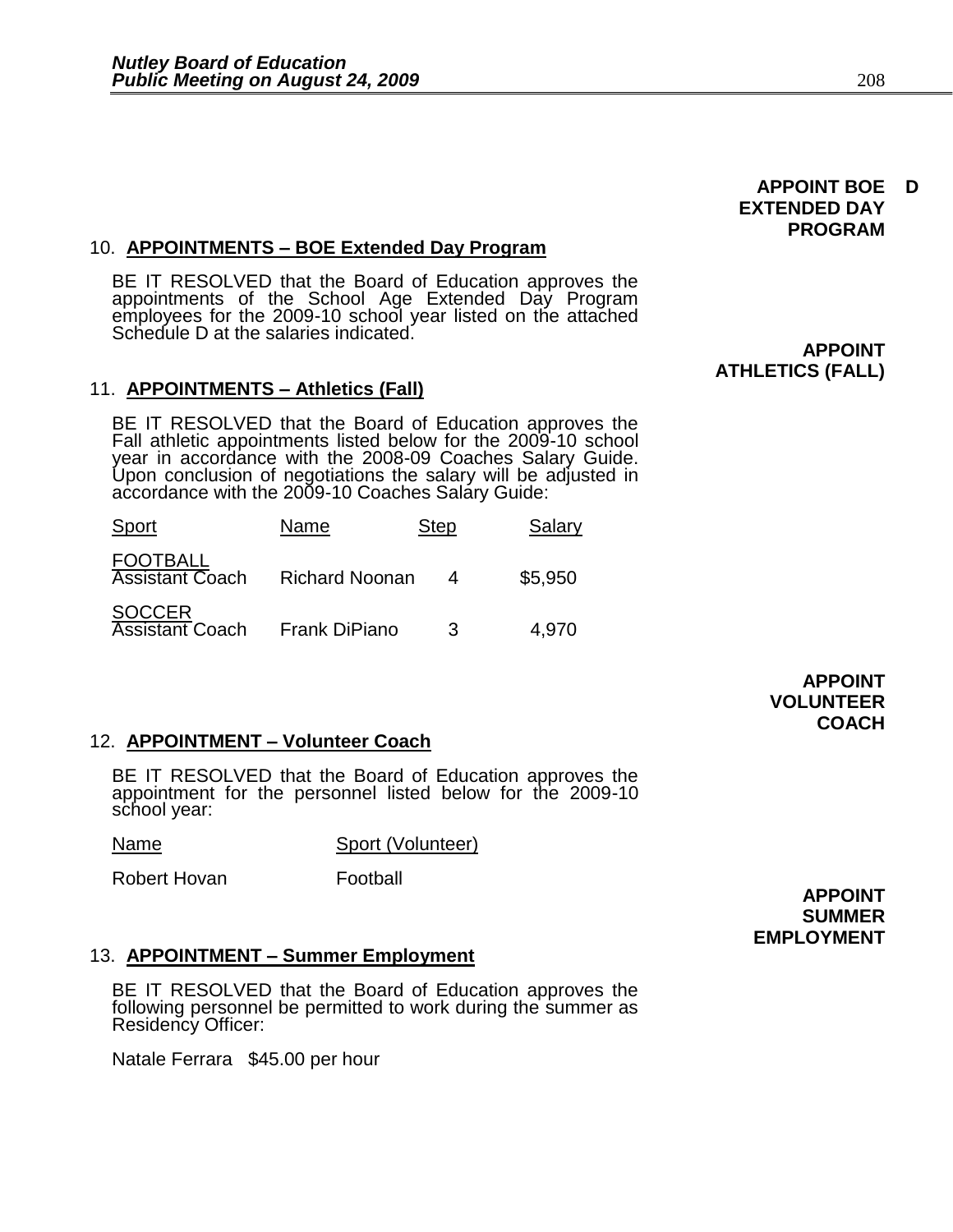## **APPROVE O.T. CONTRACT**

### 14. **APPROVE CONTRACT OCCUPATIONAL THERAPY SERVICES**

BE IT RESOLVED that the Board of Education approves a contract with Kristen Redner for the purpose of providing occupational therapy services for the 2009-2010 school year September 1, 2009 to June 30, 2010 at a salary of \$66,535 without benefits.

### 15. **APPROVE CONTRACT OCCUPATIONAL THERAPY SERVICES**

BE IT RESOLVED that the Board of Education approves a contract with Cindy Palley for the purpose of providing occupational therapy services for the 2009-10 school year at a rate of \$449.97 per day in a total amount not to exceed \$29,248.00.

### 16. **EXTRA COMPENSATION**

BE IT RESOLVED that the Board of Education approves the following personnel be paid extra compensation in the amounts indicated for services rendered:

### **PAYMENT FOR SUMMER HOURS – Guidance-JHW Middle School– June 29 and 30, 2009**

| James Cummings | \$976.68 |
|----------------|----------|
| Joyce Wood     | 947.68   |

### **PAYMENT FOR SUMMER HOURS – Technology-Department – July and August, 2009**

Christina Osieja  $$3,708.60$ 

### **CHANGE-IN-TRAINING LEVELS**

### 17. **CHANGE-IN-TRAINING LEVELS**

BE IT RESOLVED that the personnel listed on the attached Schedule E be advanced to the proper level of the salary guide in accordance with Board of Education regulations, said teachers having completed the necessary college courses to qualify for such advancement, to be effective September 1, 2009. Upon conclusion of salary negotiations the classification and step will be adjusted in accordance with the 2009-10 Teachers' Salary Guide.

 **APPROVE O.T. SERVICES** 

> **EXTRA COMP**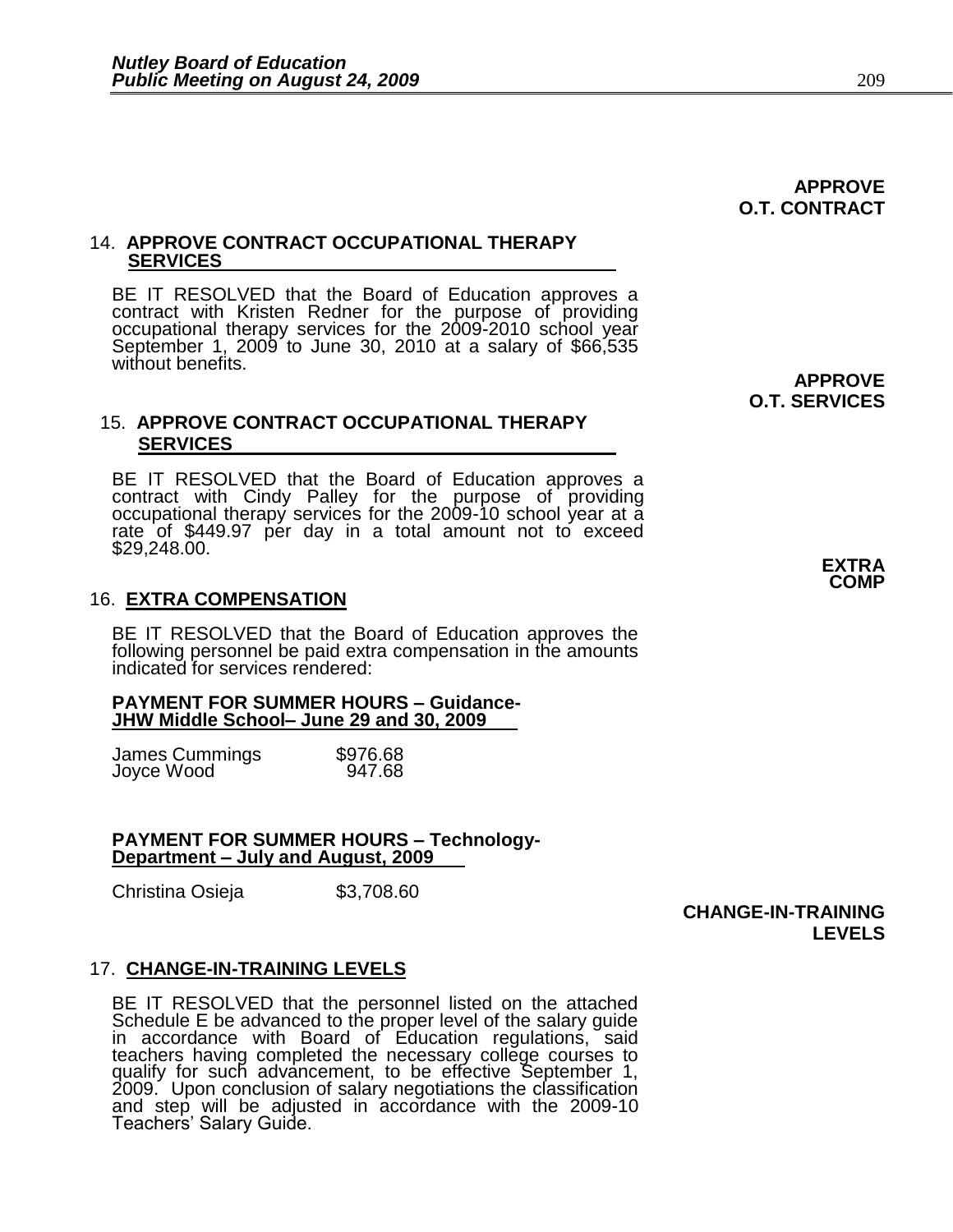**APPROVE NEW COURSE TABLED** 

### 18. **APPROVAL OF NEW COURSE**

BE IT RESOLVED that the Board of Education approves the following course presented at the June 8, 2009 Board meeting:

The Modern Middle East

### 19. **TEXTBOOK APPROVAL**

BE IT RESOLVED that the Board of Education approves the use of the following textbooks:

The Modern Middle East: A History Publisher, Oxford University Press, 2008 New York

Atlas of the Middle East (2<sup>nd</sup> Edition) Publisher, National Geographic Society, 2008 Washington, D.C.

### 20. **LONGEVITY PAY**

BE IT RESOLVED that the Board of Education approves the following longevity payment:

Michael Lombardozzi -\$683(prorated) Eff.Sept.1, 2009 (10 yrs.) Katherine Mulligan -\$3,800(prorated)Eff. Sept.1,2009(25 yrs.)

### 21. **EXTENDED SCHOOL YEAR PROGRAM – SUMMER – 2009**

BE IT RESOLVED that the Board of Education approves the Extended School Year Program, listed below for the Summer of 2009:

Emotionally Disturbed student Strang School (Ranch Hope Inc.) Alloway, New Jersey July 6 – August 21, 2009 Tuition \$7,344.05 (DYFS placement)

 **TEXTBOOK APPROVAL TABLED** 

 **LONGEVITY PAY** 

 **EXTENDED SCHOOL YEAR PROGRAM SUMMER 2009**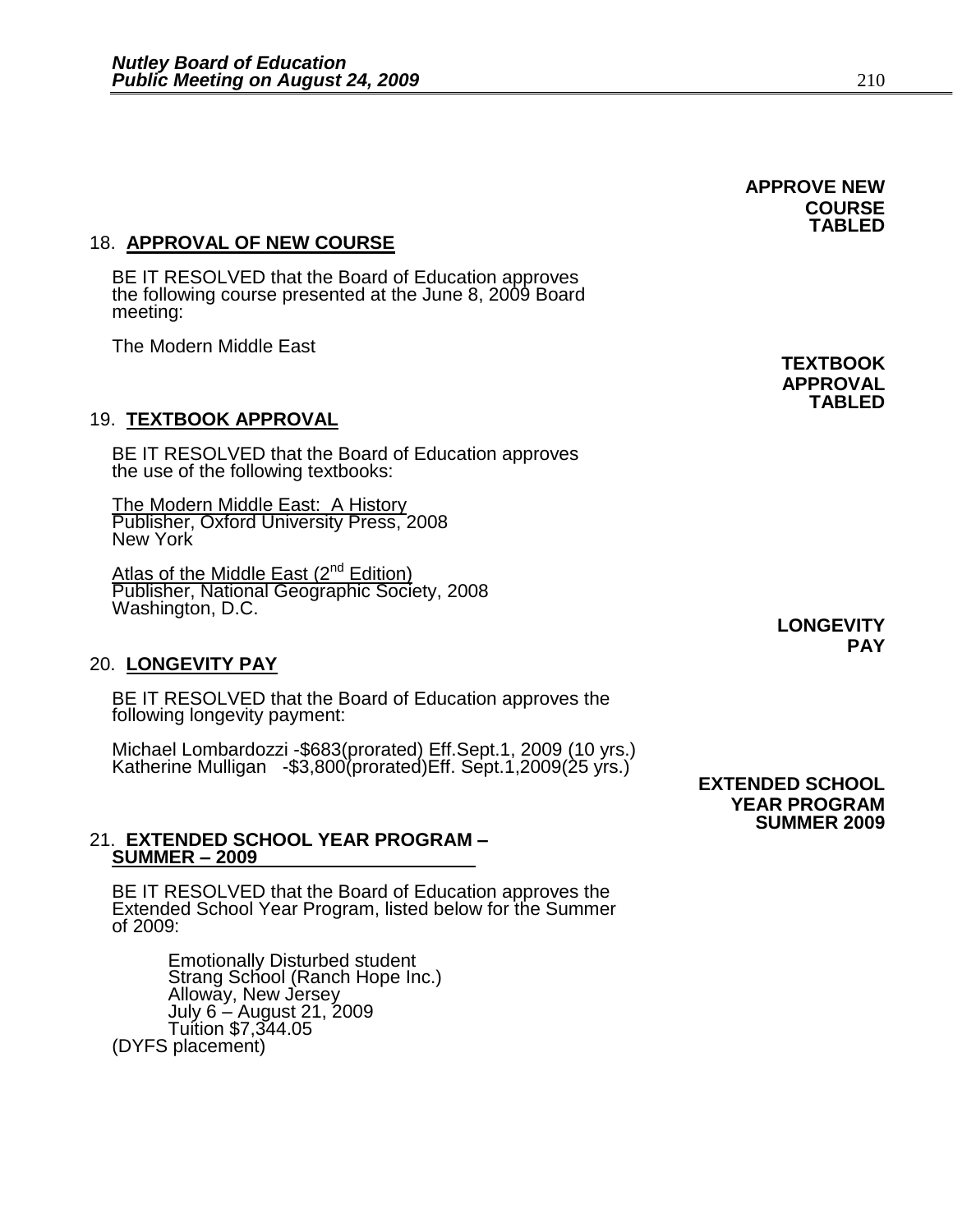### **REAPPOINT P.T. SCHOOL AIDES**

### 22. **REAPPOINTMENTS – Part-time School Aides**

Trustee Russo moved, and Trustee Frannicola seconded, the following resolution. Upon being put to a roll call vote the resolution was approved.

BE IT RESOLVED that the Board of Education approves the reappointment Of the part-time aides, listed below for the 2009/2010 school year:

| <u>NAME</u>             | <u>STEP</u> |
|-------------------------|-------------|
| <b>Ballester, Carol</b> |             |
| Boyle, Jean             |             |
| Cappetta, Rosanne       |             |
| DeFrank, Patricia       |             |
| DeStefano, Elizabeth    |             |
| Drago, Carolyn          |             |
| Falconcino, Marta       |             |
| Fenwick, Janet          |             |
| Generelli, Marianne     |             |
| Giuriceo, Tracy         |             |
| Juhrden, Dianna         |             |
| Krupka, Joann           |             |
| Linfante, Phyllis       |             |
| Marks, Mary Ann         |             |
| Marsella, Gail          |             |
| Mayer, Diana            |             |
| Morris, Deborah         |             |
| Pavlisko, Deborah       |             |
| Puccio, Joann           |             |
| Quattropani, Marie      |             |
| Rafanello, Linda        |             |
| Ritacco, Linda          |             |
| Rizzi, Elizabeth        |             |
| Rizzo, Vincenza         |             |
| SanGiovanni, Beverly    |             |
| Schoeber, Josephine     |             |
| Souza, Maria            |             |
| Sparaco, Elizabeth      |             |
| Spera, Kathleen         |             |
| Tricarico, James        |             |
| Vespoli, Ann            |             |
| Vicchiariello, Bridget  |             |
| Zaccheo, Joan           |             |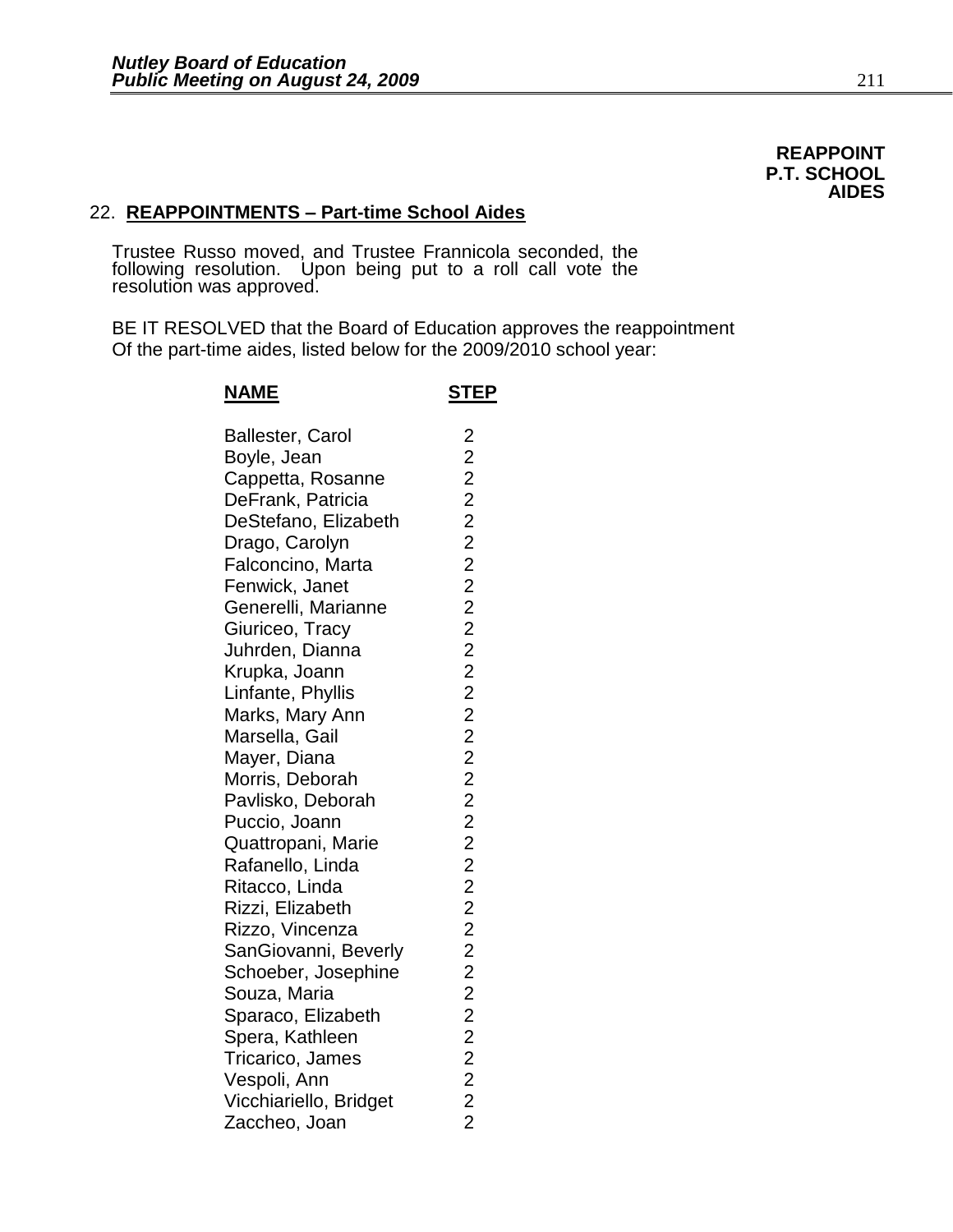### **APPOINT PERM. UNASSIGNED SUBS**

### 23. **APPOINTMENTS – Permanent Unassigned Substitutes**

Trustee Rogers moved, and Trustee Sautter seconded, the following resolution. Upon being put to a roll call vote the resolution was approved with the following exception:

1. Trustee Sposato voted "No".

BE IT RESOLVED that the Board of Education approves the appointments of the following permanent unassigned substitutes for the 2009/2010 school year:

> Suzanne Baker Richard Bolcato Jessica Buel Joseph Cimo Frank DiPiano David Luzzi Denise Mazza Darleen Puzzo Diana Rambaldi Amy Reszka Michael Russomanno Lisa Vallo

BE IT FURTHER RESOLVED that these candidates met the district's requirements for the permanent unassigned substitute position which is the possession of a County Substitute Certificate.

> **PAYMENT FOR C.I.E. COORDINATOR SUMMER HOURS**

### 24. **PAYMENT FOR C.I.E. COORDINATOR/SUMMER HOURS**

Trustee Sautter moved, and Trustee Sposato seconded, the following resolution. Upon being put to a roll call vote the resolution was approved.

BE IT RESOLVED that the Board of Education approves payment to Mr. William Farkas as C.I.E. Coordinator and twenty (20) days summer work in the amount of \$9,000.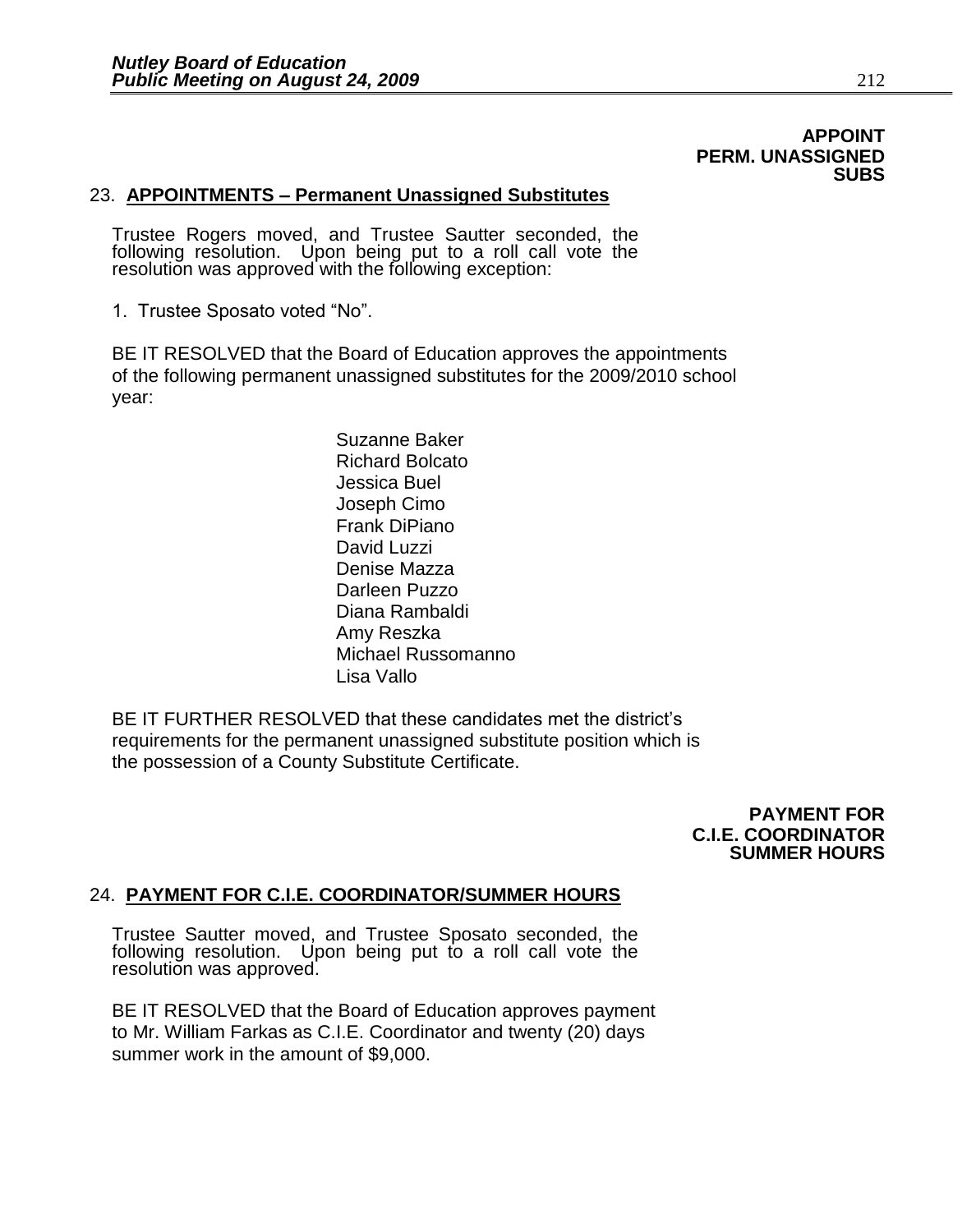## **BOARD SECRETARY'S RESOLUTIONS** RESOLUTIONS

Trustee Moscaritola moved, Trustee Rogers seconded, a motion that the Board tables Resolution 17 – Approval of Metropolitan Engineering Associates, Inc. Upon a roll call vote the motion was unanimously approved.

Trustee Frannicola moved, Trustee Sposato seconded, a motion that the Board approves the Board Secretary's Resolutions numbers 1 through 16 and 18 through 23 as listed below.

Upon a roll call vote Resolutions numbers 1 through 16 and 18 through 23 were approved with the following exceptions:

1) Trustee Rogers voted "No" on the following check numbers on the bill list: 080545, 080546, 080557, 080558, 080659, 080660, 080688, 080699, 080700, 080802 and 080803.

### **1. SECRETARY & TREASURER'S REPORT**

BE IT RESOLVED that the Board of Education approves the acknowledgement and acceptance of the reports of the Board Secretary (Appendix A) and Treasurer of School Monies (Appendix B) for the period ending June 30, 2009.

### 2. **CERTIFICATION OF MAJOR ACCOUNT FUND STATUS**

BE IT RESOLVED that pursuant to NJAC 6A:23-2.11(c) 4, the Nutley Board of Education certifies that as of June 30 2009, after review of the Secretary's monthly financial report (Appropriations section) and upon consultation with the appropriate district officials, to the best of its knowledge no major account or fund has been over-expended in violation of NJAC 6A:23-2.11(b) and that sufficient funds are available to meet the district's financial obligations for the remainder of the fiscal year. (Major funds are General Fund, Capital Projects and Debt Service.)

### **3. BILLS AND MANDATORY PAYMENTS**

BE IT RESOLVED that the Board of Education approves the payment of bills and mandatory payments dated August 24, 2009 in the total amount of  $$4,129,921.56$  (Appendix C).

## **BOARD SECRETARY'S**

# **SECY. & TREAS. A**

## **CERTIFICATION FUND STATUS**

**BILLS &**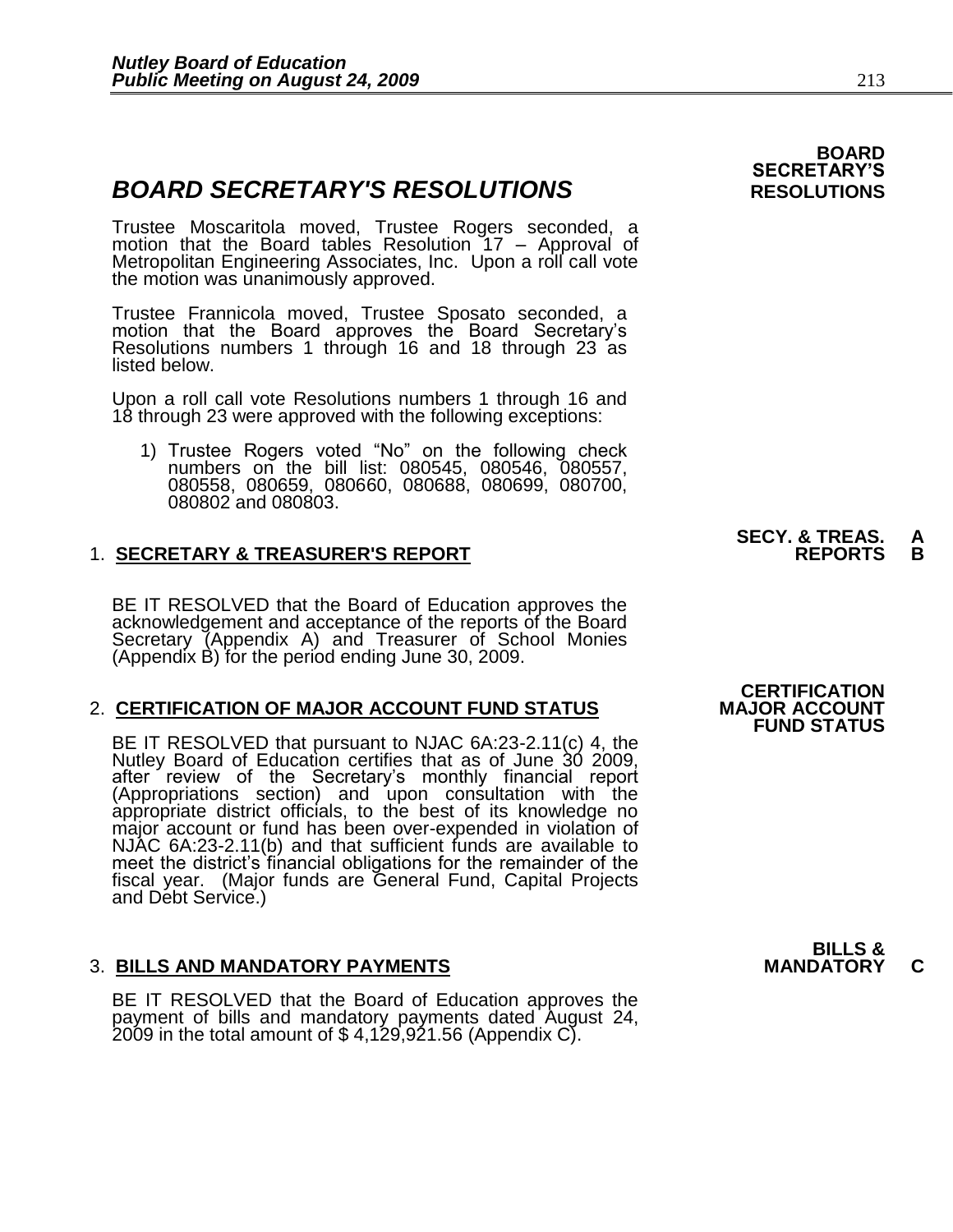### 4. **REQUESTS FOR USE OF SCHOOL BUILDINGS AND USE OF BUILDINGS D GROUNDS** AND GROUNDS AND GROUNDS AND GROUNDS

BE IT RESOLVED that the Board of Education approves the requests for the use of school buildings and grounds (Appendix D), that conform to the rules and regulations set by the Board of Education.

### 5. **APPROVAL OF TRAVEL LIST APPROVAL E**

BE IT RESOLVED that the Board of Education approves the travel list and all expenses per (Appendix E).

### 6. **APPROVAL OF FIELD TRIPS**

 BE IT RESOLVED that the Board of Education approves the field trip list and all expenses per (Appendix F).

## 7. **TRANSFER SCHEDULE TRANSFER G**

BE IT RESOLVED that the Board of Education approves, in compliance with NJAC 6A:23-2.11(c)3ii, and NJSA 18A:22-8-1, the transfers in the 2009-10 budget dated July 31, 2009 in the amount of \$46,374.79 as appended (Appendix G).

### 8. **ADOPTION OF POLICY (Second Reading)**

BE IT RESOLVED that the Board of Education adopts the following policies (second reading) on file in the Business Office (Schedule H):

- 0142.1 Nepotism Policy (Revised)
- 1220 Employment of Chief School Administrator Policy (Revised)
- 1620 Administrative Employment Contracts Policy (Revised)
- 2428.1 Standards Based Instructional Priorities Policy (New)
- 2460 Special Education Policy & Regulation (Revised)
- R 2460.1 Special Education Location, Identification, and Referral Regulation (Revised)
- R 2460.8 Special Education Free and Appropriate Public Education Regulation (Revised)

# **TRAVEL LIST**

 **APPROVAL FIELD TRIPS F** 

**SCHEDULE** 

### **ADOPT POLICIES 2 ND READING**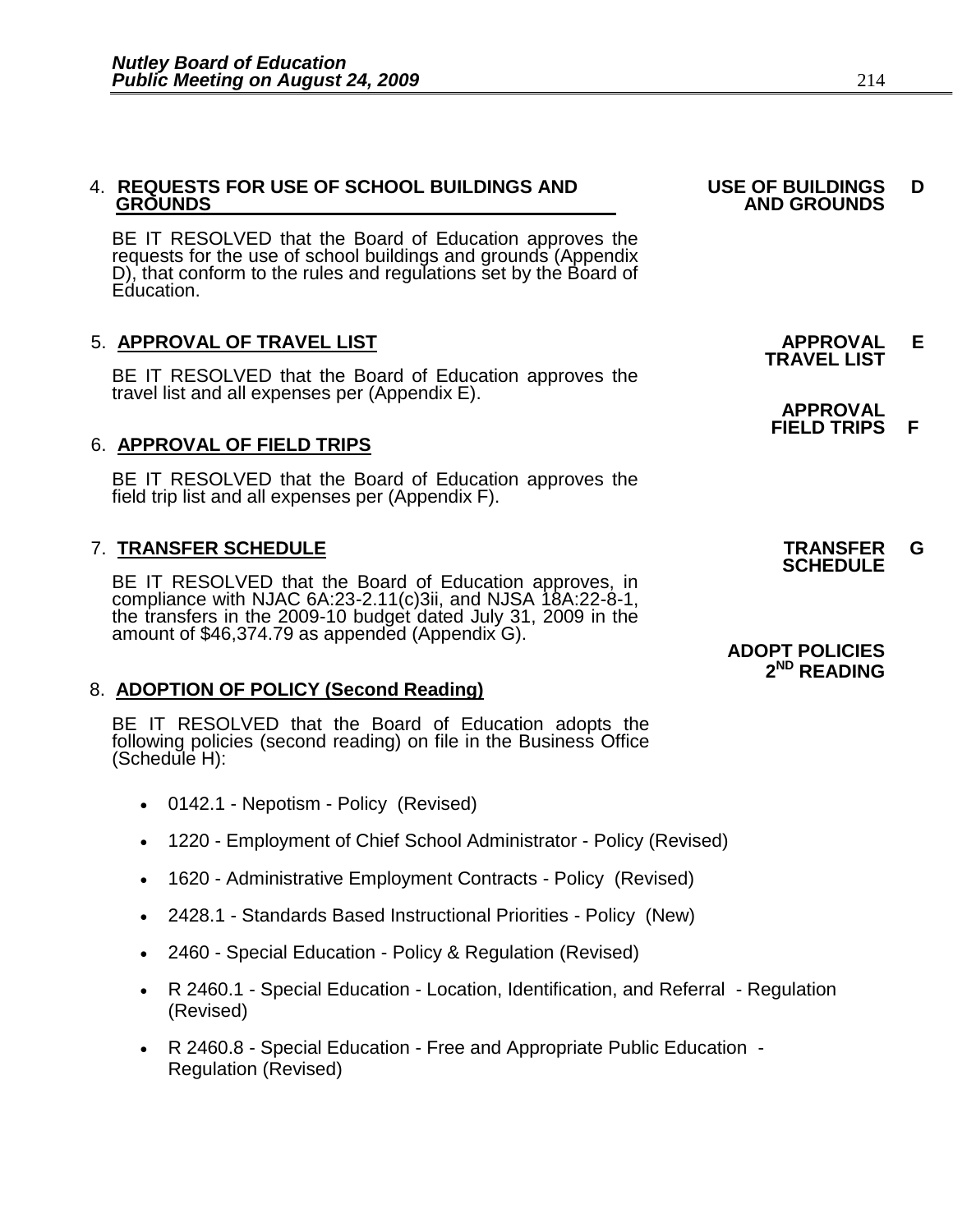- R 2460.9 Special Education Transition From Early Intervention Programs to Preschool Programs - Regulation (Revised)
- R 2460.16 Special Education Instructional Material To Blind Or Print-Disabled Pupils - Regulation (New)
- 5320 Immunization Policy & Regulation (Revised)
- 5331 Management of Life-Threatening Allergies in Schools Policy & Regulation (New)
- 6423 Expenditures For Non-Employee Activities, Meals and Refreshments Policy (Revised)
- 6470 Payment of Claims Policy (Revised)
- 6471 School District Travel Policy & Regulation (New)
- 6510 Payroll Authorization Policy (Revised)
- 6830 Audit and Comprehensive Annual Financial Report Policy (Revised)
- 6832 Conditions of Receiving State Aid Policy (New)
- 7410.01 Facilities Maintenance, Repair Scheduling and Accounting Regulation (Revised)
- 9120 Public Relations Program Policy (Revised)
- 5843 Extended Day Program Policy (Revised)
- 9140 School Board Volunteers In Service to Nutley Schools Committee (Replace)

### **JOINT TRANSPORTATION**

### 9. **JOINT TRANSPORTATION AGREEMENT**

BE IT RESOLVED, that the Nutley Board of Education approves the following Joint Transportation Agreement with the Bloomfield Board of Education to provide transportation for Special Education students from Bloomfield to the following schools, effective September 1, 2009 through June 30, 2010.

Subject to approval of the County Superintendent of Schools.

| RT# | # OF<br><b>STUDENTS</b> | <b>SCHOOL</b>                                  | COST<br>PER DIEM |
|-----|-------------------------|------------------------------------------------|------------------|
| 07  | 2                       | <b>Stepping Stone School</b><br>Livingston, NJ | \$100.00         |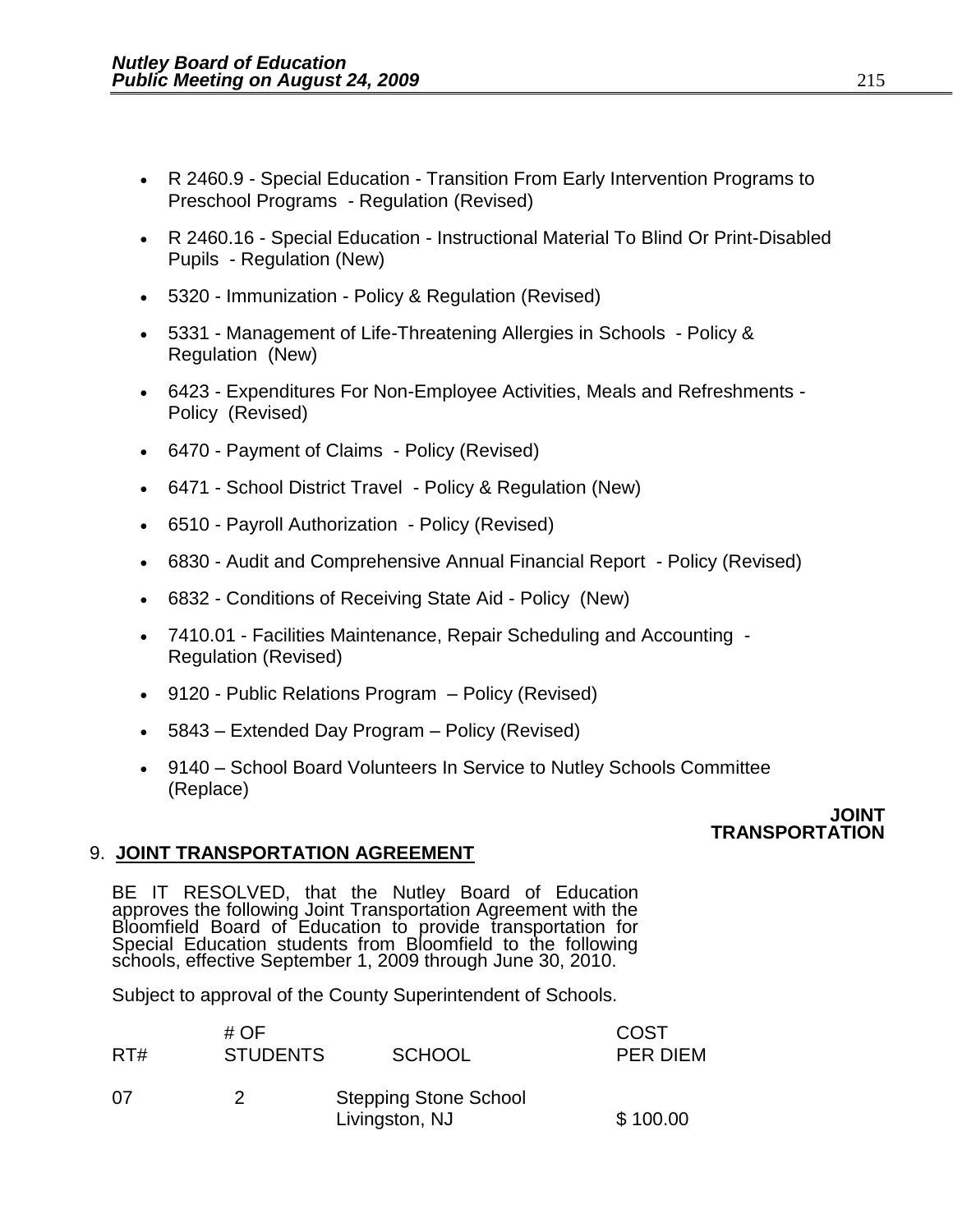| 09 | 16. | <b>Essex County Vocational</b><br>West Caldwell am & pm routes | \$160.00 |
|----|-----|----------------------------------------------------------------|----------|
| 15 |     | Children's Institute                                           | \$ 77.50 |

An additional charge of \$10 per diem will be added for each additional student on an established route.

**JOINT TRANSPORTATION** 

### 10. **JOINT TRANSPORTATION AGREEMENT**

BE IT RESOLVED, that the Nutley Board of Education approves the following Joint Transportation Agreement with the Belleville Board of Education to provide transportation for Special Education students from Belleville to the following schools, effective September 1, 2009 through June 30, 2010. Subject to approval of the County Superintendent of Schools.

| RT# | # $OF$<br><b>STUDENTS</b> | <b>SCHOOL</b>          | <b>COST</b><br><b>PER DIEM</b> |
|-----|---------------------------|------------------------|--------------------------------|
| 12  |                           | <b>ECLC</b><br>Chatham | \$75.00                        |

An additional charge of \$10 per diem will be added for each additional student on an established route.

 **TRANSPORTATION CONTRACT** 

### 11. **TRANSPORTATION CONTRACT**

BE IT RESOLVED, that the Nutley Board of Education approves a transportation contract Par #1 with a parent to provide transportation for one Special Education student from Nutley to Horizon School, Livingston, NJ effective September 1, 2009 through June 30, 2010 at a cost of \$42.00 per day.

Subject to approval of the County Superintendent of Schools.

**APPROVE CHANGE ORDER** 

### 12. **APPROVAL OF CHANGE ORDER – WINDOW & DOOR REPLACEMENTS – WASHINGTON SCHOOL**

BE IT RESOLVED that the Board of Education approves Change Order No. 1, on file in the Business Office, for the Window and Door Replacements at Washington School to Levy Construction Company as follows:

Change Order No. 1 \$2,460.00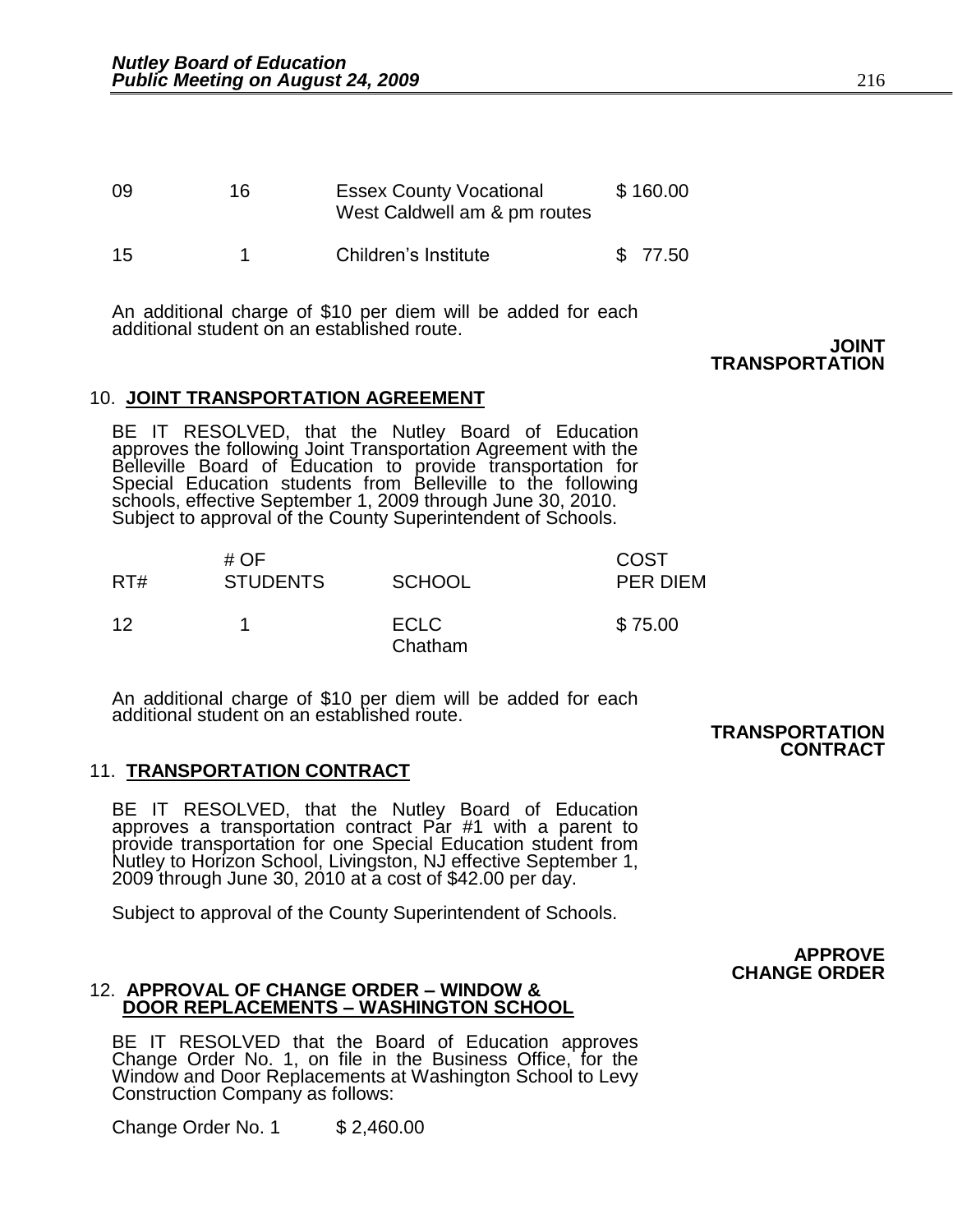### 13. **APPROVAL OF CHANGE ORDERS – EXTERIOR FAÇADE REPAIRS AT LINCOLN ELEMENTARY SCHOOL**

BE IT RESOLVED that the Board of Education approves the following change orders, on file in the Business Office, for the Exterior Façade Repairs at Lincoln Elementary School to Circle-A Construction as follows:

Change Order No. 1 \$ 7,078.61<br>Change Order No. 2 \$ 4,019.40 Change Order No. 2

### 14. **APPROVAL OF CHANGE ORDER – EXTERIOR FAÇADE REPAIRS AT YANTACAW ELEMENTARY SCHOOL**

BE IT RESOLVED that the Board of Education approves Change Order No. 1, on file in the Business Office, for the Exterior Façade Repairs at Yantacaw Elementary to Hilt Construction Co. as follows:

Change Order No. 1 \$ 5,440.85

### 15. **REJECT BID – BIDS FOR ASBESTOS, ABATEMENT, BOILERS & INCINERATOR DEMOLITION & DISMANTLEMENT & DISPOSAL FOR WASHINGTON AND LINCOLN ELEMENTARY SCHOOLS**

WHEREAS, bids for asbestos, abatement, boilers and incinerator demolition and dismantlement and disposal for Washington and Lincoln Elementary Schools were advertised on July 17, 2009 and

WHEREAS, sealed bids were publicly opened and read aloud on July 30, 2009 at 11:00 AM in the office of the Secretary/Business Administrator, and

WHEREAS, the following bids were received in the following amounts:

Abatetectech, Inc. Lumberton, NJ Base Bid \$180,000

| בשוווטטונטוו, ו זט                                          | וטוש טשש<br>Alternate 1<br>Alternate 2<br>Total        | <b>UIUU.</b> UUU<br>5,600<br>5,600<br>\$191,200 |
|-------------------------------------------------------------|--------------------------------------------------------|-------------------------------------------------|
| <b>Controlled Environmental Systems</b><br>Spring House, PA | <b>Base Bid</b><br>Alternate 1<br>Alternate 2<br>Total | \$154,000<br>11,376<br>11,376<br>\$176,752      |

**APPROVE** 

**CHANGE ORDER**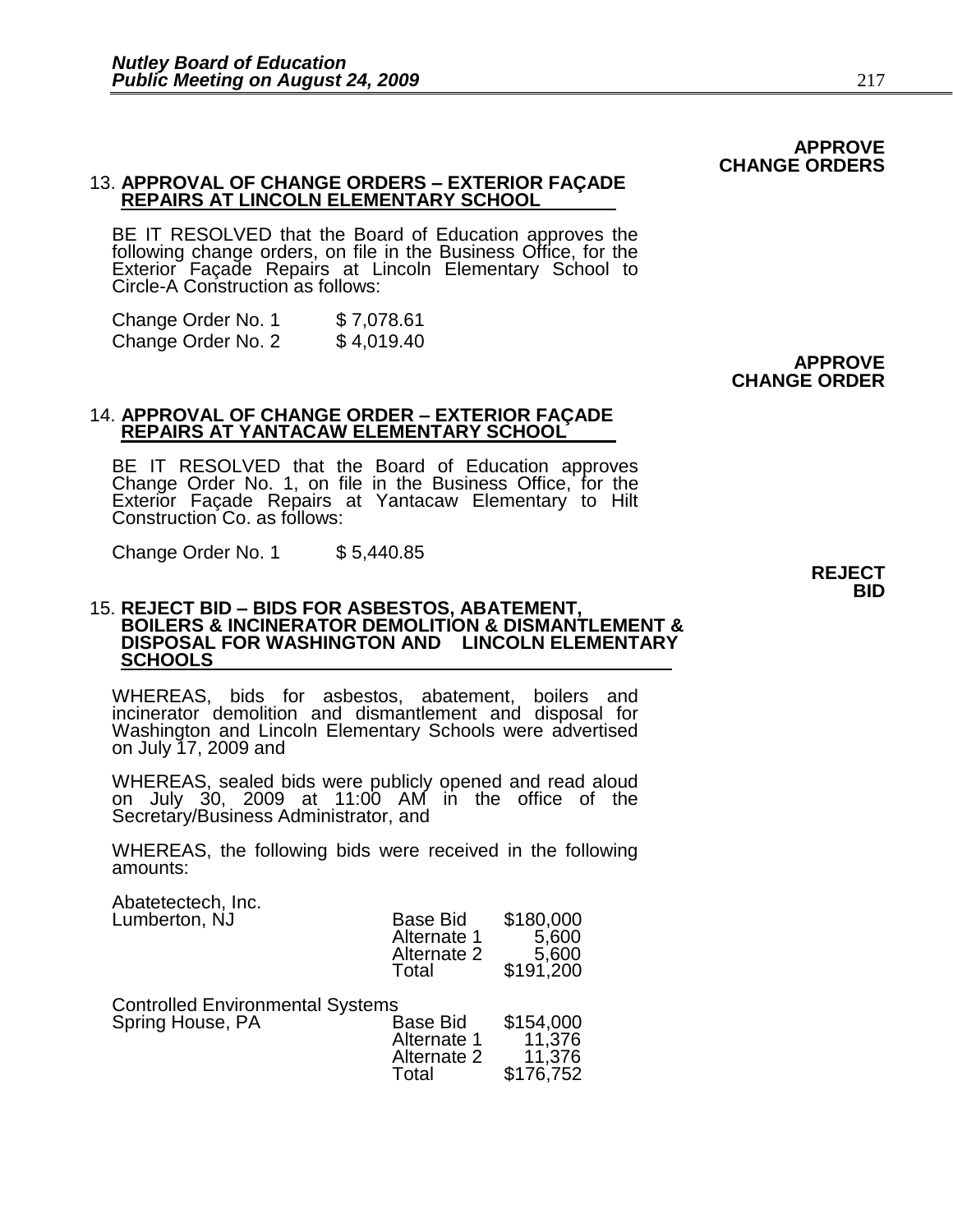| Netrix, Inc.<br>Paterson, NJ                  | Base Bid<br>Alternate 1<br>Alternate 2<br>Total        | \$117,000<br>7,700<br>9,700<br>\$134,400  |
|-----------------------------------------------|--------------------------------------------------------|-------------------------------------------|
| Smac Corp.<br>Paterson, NJ                    | Base Bid<br>Alternate 1<br>Alternate 2<br>Total        | \$75,000<br>33,000<br>45,000<br>\$153,000 |
| Two Brothers Contracting, Inc.<br>Clifton, NJ | <b>Base Bid</b><br>Alternate 1<br>Alternate 2<br>Total | \$133,300<br>7,400<br>7,400<br>\$148,100  |

and,

WHEREAS the lowest bid substantially exceeds the cost estimates for the goods or services,

NOW THEREFORE BE IT RESOLVED that the Board of Education rejects the bids received according to 18A:18A-22 which states that a board of education may reject all bids if the lowest bid substantially exceeds the cost estimates for the goods or services.

> **APPROVE TO ADOPT 403 (B) PLAN**

### 16. **APPROVAL TO ADOPT A 403(B) PLAN**

The Board of Directors of the Nutley Board of Education, designated as a public education institution desires to make available to all employees a voluntary salary reduction 403(b) plan into which employees may electively defer compensation to be deposited into Fixed and Variable Annuities qualified under Section 403(b)(1) of the Internal Revenue Code and Custodial accounts offering regulated investment company stock under Section 403(b)(7) of the Internal Revenue Code.

THEREFORE, BE IT RESOLVED that the Board adopts a 403(b) program under which each participating employee retains all rights to the individual 403(b) account (or accounts), and under which each employee exercises the right of selection of any of the products or investment options made available by the Employer.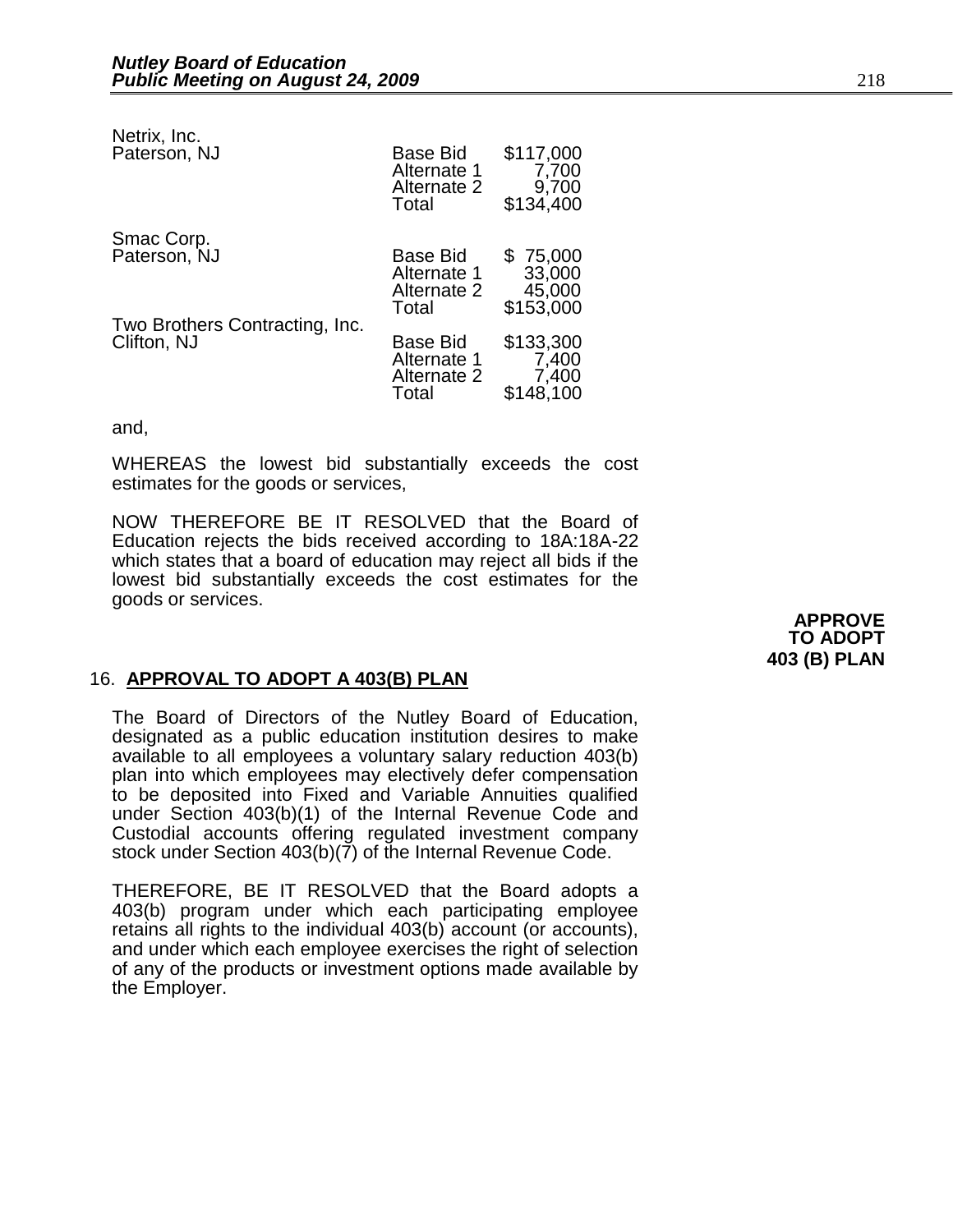The Board makes no investment recommendations and bears no responsibilities for the employees' selection of any annuity product or custodial account, and makes no representation to employees about the advisability, appropriateness or tax consequences of any 403(b) account which contributions are made.

It is the intention of the Board that the 403(b) Plan will conform to applicable federal and state statutory requirements, and that employees salary reduction contributions and any employer contributions to the program will be within eligible limits as set out in IRS regulations.

The Board authorizes the Business Administrator/Board Secretary to act on its behalf with respect to the Plan, and formulation of rules and procedures for the enrollment of employee in the 403(b) accounts, and the development of procedures for the administration of the Plan.

The Plan document is on file in the Board Office.

### 17. **APPROVAL OF METROPOLITAN ENGINEERING ASSOCIATES, INC.**

BE IT RESOLVED that the Board o Education approves having Metropolitan Engineering Associates, Inc. perform forensic studies and provide litigation and claim support, assistance, and expert witness services in conjunction with and at the direction of Board legal counsel at the following hourly rates:

| Title                         | Hourly Rate                     |
|-------------------------------|---------------------------------|
| <b>Principals</b>             | \$200                           |
| <b>Scheduling Consultant</b>  | 200                             |
| J. Sullivan, P.E.             | 195                             |
| Associates                    | 175-190                         |
| <b>Graphics Staff</b>         | 160                             |
| <b>Professional Engineer</b>  | 150                             |
| <b>Mechanical Engineer</b>    | 150                             |
| <b>Register Architect</b>     | 150                             |
| <b>Cadd Operator</b>          | 90                              |
| Drafter for Mech Designer     | 80                              |
| <b>CAD Drafting</b>           | 80                              |
| <b>Technical Reproduction</b> | 80                              |
| <b>Graphics Technician</b>    | 70                              |
| <b>Support Staff</b>          | 40                              |
| <b>Digital Photographs</b>    | 35 (one time fee)               |
| Reimbursable Expenses:        | Cost for outside Sub-consultant |
|                               | \$40/mile for travel            |

**TABLED**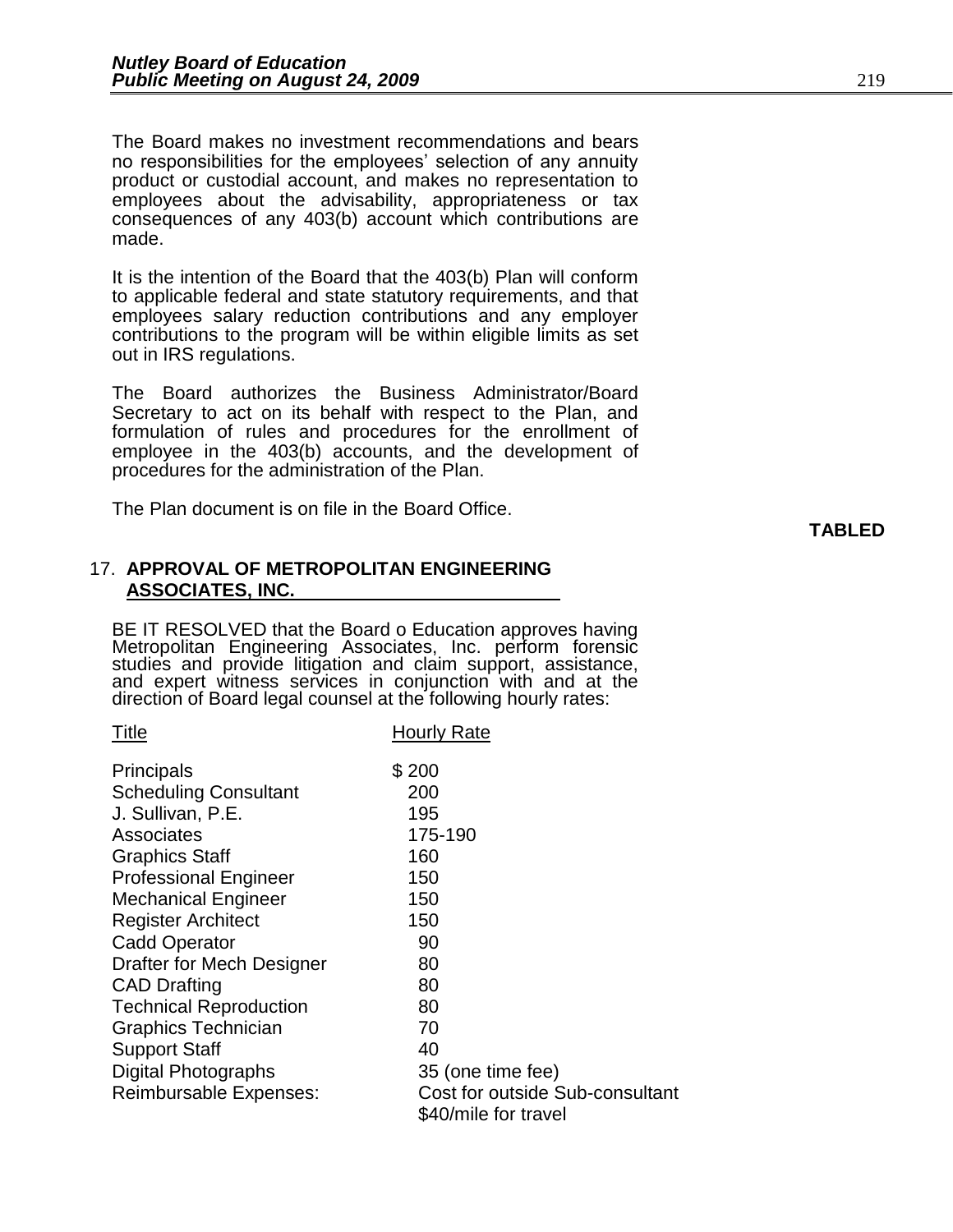### 18. **APPROVAL OF CONTRACT – ESSEX REGIONAL EDUCATIONAL SERVICES COMMISSION – IDEA-B SERVICES FOR NONPUBLIC SCHOOL – 2009-2010 School Year**

BE IT RESOLVED that the Board of Education approves the contract, on file in the Business Office, between the Essex Regional Educational Services Commission and the Nutley Board of Education for IDEA-B services for nonpublic schools for the school year 2009-2010.

### 19. **CAFETERIA PRICES - 2009-10 School Year**

BE IT RESOLVED that the Board of Education approves the cafeteria prices for the 2009-10 school year as per Appendix I.

### 20. **THERAPEUTIC SCHOOL FOOD SERVICE AGREEMENT - 2009-10 School Year**

BE IT RESOLVED that the Board of Education approves the Food Service Agreement with the Therapeutic School at Community Health Care Network, Inc., Belleville, NJ for the 2009-10 school year.

### 21. **CHILD DEVELOPMENT CENTER FOOD SERVICE AGREEMENT - 2009-10 School Year**

BE IT RESOLVED that the Board of Education approves the Food Service Agreement with the Child Development Center, Bloomfield, NJ for the 2009-10 school year.

### 22. **APPROVAL OF PARTIAL PAYMENT TO HILT CONSTRUCTION CO.**

BE IT RESOLVED that the Board of Education approves partial payment in the amount of \$93,590.00 to Hilt Construction Co. for the Exterior Façade Repairs at Spring Garden Elementary School as per the recommendation of the Board's Engineer and Construction Manager.

**CHILD DEVELOP CENTER FOOD SVC AGREEMENT**

**CAFETERIA PRICES 2009-2010**

**THERAPEUTIC SCHOOL FOOD SVC**

**AGREEMENT** 

**APPROVE PARTIAL PAYMENT HILT CONST.** 

### **APPROVE IDEA-B SERVICES FOR NONPUBLIC SCHOOL**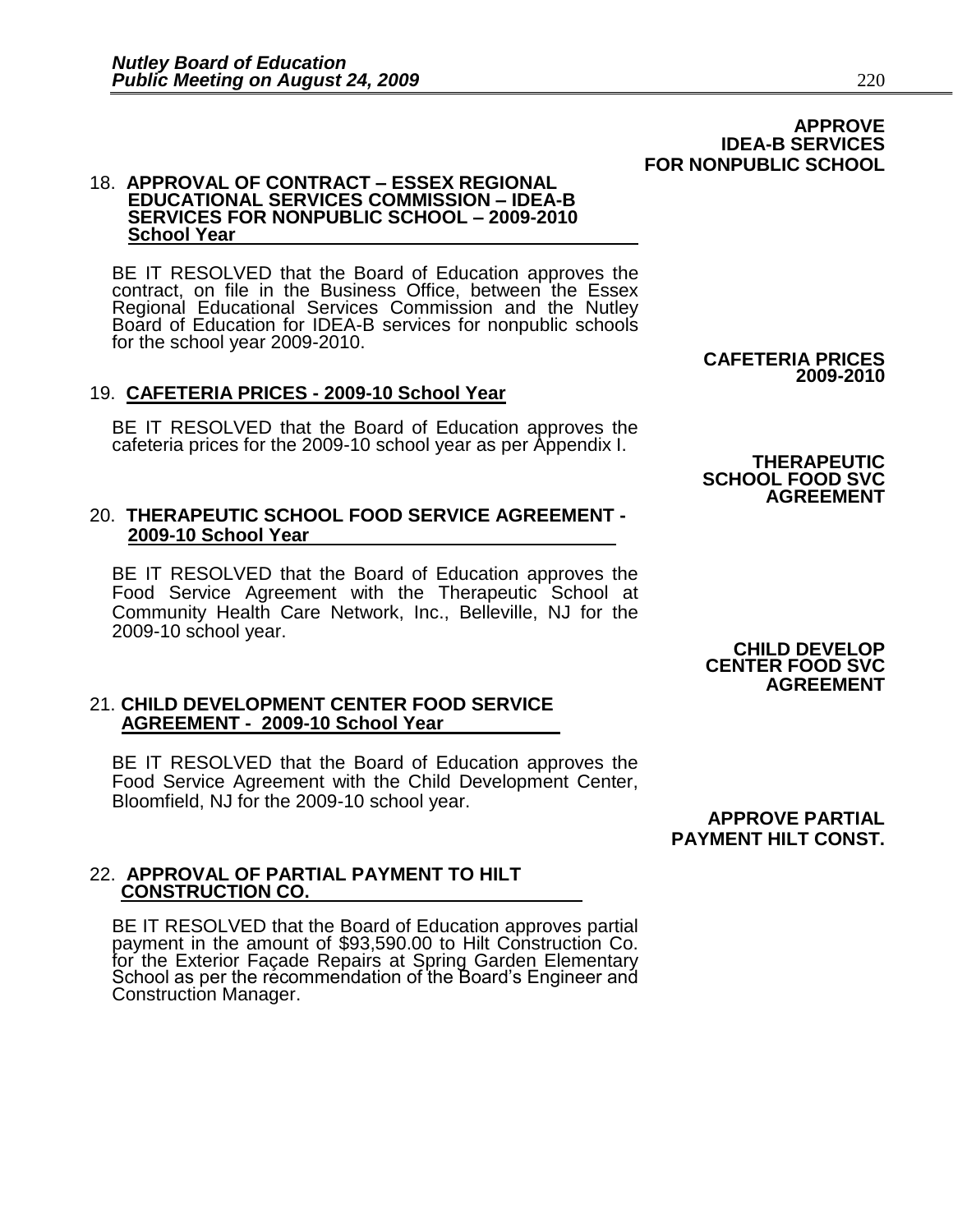### 23. **APPROVAL OF PARTIAL PAYMENT TO CIRCLE-A CONSTRUCTION CO. INC.**

BE IT RESOLVED that the Board of Education approves partial payment in the amount of \$158,893.28 to Circle-A Construction Co. Inc. for the Exterior Façade Repairs at Lincoln Elementary School as per the recommendation of the Board's Engineer and Construction Manager.

### 24. **ACCEPTANCE OF BUS LEASE/PURCHASE AGREEMENT**

Trustee Frannicola moved, and Trustee Sposato seconded, the following resolution. Upon being put to a roll call vote the resolution was approved.

WHEREAS the Nutley Board of Education has determined that a true and very real need exists for the acquisition of a 24 passenger and a 54 passenger bus.

WHEREAS the Nutley Board of Education has taken the necessary steps, including any legal bidding requirements, under applicable law to arrange for the acquisition of such Equipment.

WHEREAS a bid for the 24 passenger bus was awarded to Arcola Sales & Service, Carlstadt, NJ, at the cost of \$45,972.00 on June 22, 2009, and

WHEREAS a bid for the 54 passenger bus was awarded to H. A. DeHart & Son, Thorofare, NJ, at the cost of \$75,895.00, on June 22, 2009.

BE IT RESOLVED, by the Nutley Board of Education that a Lease Purchase Agreement is in the best interest of the Nutley Board of Education for the acquisition of such Equipment, and the Nutley Board of Education designates and confirms the School Business Administrator/Board Secretary, Michael DeVita to execute and deliver, the Lease Purchase Agreement.

BE IT FURTHER RESOLVED the Nutley Board of Education approves to enter into a Lease Purchase Agreement with TD Equipment Finance, Inc. with annual payments beginning September 1, 2009.

### **ACCEPT BUS LEASE/ PURCHASE**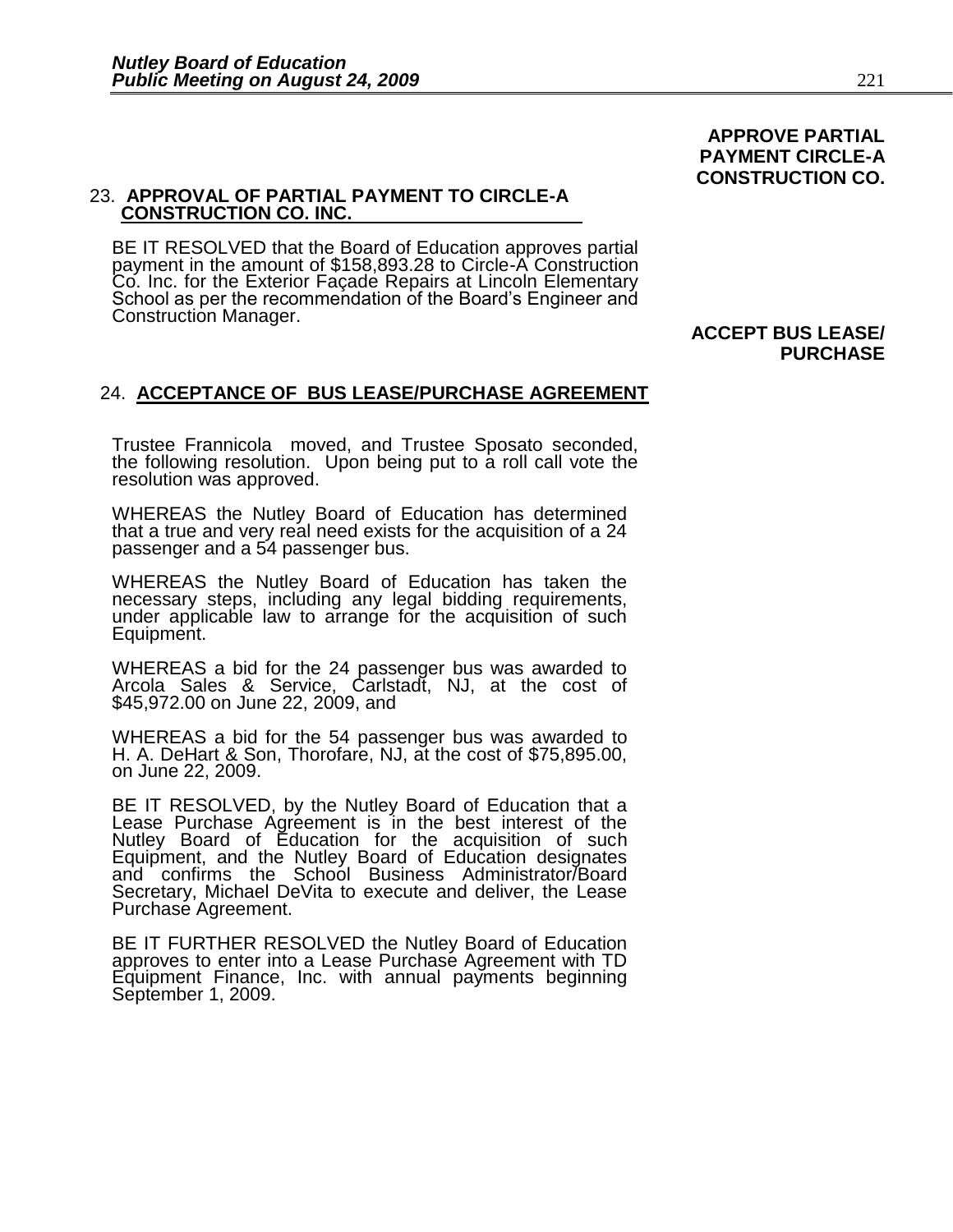### **APPROVE PARTIAL PAYMENT GPC. INC.**

### 25. **APPROVAL OF PARTIAL PAYMENT TO GPC, INC.**

Trustee Sposato moved, and Trustee Moscaritola seconded, the following resolution. Upon being put to a roll call vote the resolution was approved.

BE IT RESOLVED that the Board of Education approves partial payment in the amount of \$88,239.20 to GPC, Inc. for the Spring Garden School Project as per the recommendation of the Board's Engineer and Construction Manager.

### **ACCEPT PROPSAL ASSOCIATED TECH.**

### 26. **ACCEPTANCE OF PROPOSAL – Associated Technology, Inc.**

Trustee Moscaritola moved, and Trustee Frannicola seconded, the following resolution. Upon being put to a roll call vote the resolution was approved.

BE IT RESOLVED that the Board of Education accepts the proposal from Associated Technology, Inc. to perform design services for the Washington and Lincoln Elementary Schools HVAC systems at a cost of \$75,000.

BE IT FURTHER RESOLVED that any additional services, if required, will be billed at the following hourly rates:

- Principal \$200
- Project Manager \$115
- Senior Engineer \$110
- Staff Engineer \$100
- Designer \$80
- $\bullet$  CAD  $$65$

### **HEARING OF CITIZENS CITIZENS**

Resident Mike Russo questioned the benefits for the cafeteria workers.

Resident Terry Quirk, representative for the Nutley Parent Advocacy Network (NPAN), spoke about a packet from NPAN that was sent to the Board and the status of the sensitive material enclosed. She stated that NPAN was looking for closure.

Resident Robert Rusignuolo read a prepared statement regarding daily accountability for attendance and the response to questions previously asked.

# **HEARING OF**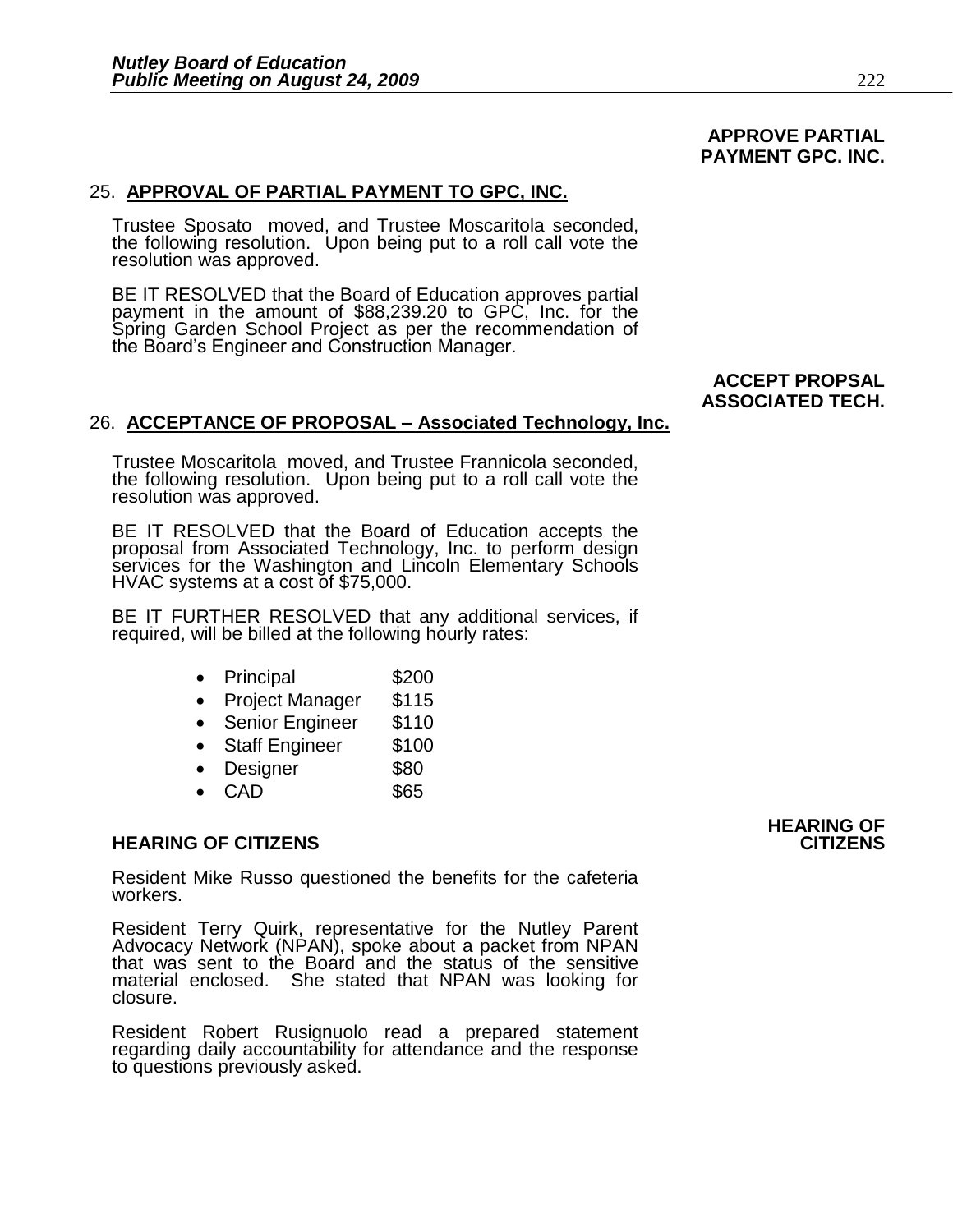### **MOTION TO ADJOURN TO EXECUTIVE SESSION**

At 9:25 PM Trustee Rogers moved and Trustee Sautter seconded the following resolution:

WHEREAS, the Board of Education will be discussing matters exempt from public discussion pursuant to N.J.S.A. 10:4-12,

NOW, THEREFORE, BE IT RESOLVED that the Board of Education recess to Closed Executive Session at this time to discuss the following:

Personnel Matter

BE IT FURTHER RESOLVED that the results of the discussions will be made public by inclusion on the agenda of a subsequent meeting of the Board of Education or when the reasons for discussing such matters in closed session no longer exist.

The motion was approved by voice vote.

### **RECONVENE MEETING RECONVENE**

At 9:35 PM Trustee Rogers moved, Trustee Moscaritola seconded, and the Board unanimously approved by voice vote a motion to reconvene the public meeting.

Resident Terry Quirk, representative for the Nutley Parent Advocacy Network (NPAN), spoke about her idea of using NJ Hometown to get facts straight with the public.

Resident Victoria Flynn asked about the status of the Spring Garden Project and also about a vaccination requirement for the swine flu.

### **OLD BUSINESS**

**None** 

### **NEW BUSINESS NEW BUSINESS**

Trustee Frannicola suggested that the Board adopt a resolution at the next scheduled meeting to recognize 70 years of the Third-Half Club.

Trustee Russo said it was not fair for the public to wait for the open meeting to start.

A Board discussion ensued.

**OLD BUSINESS** 

# **EXECUTIVE**